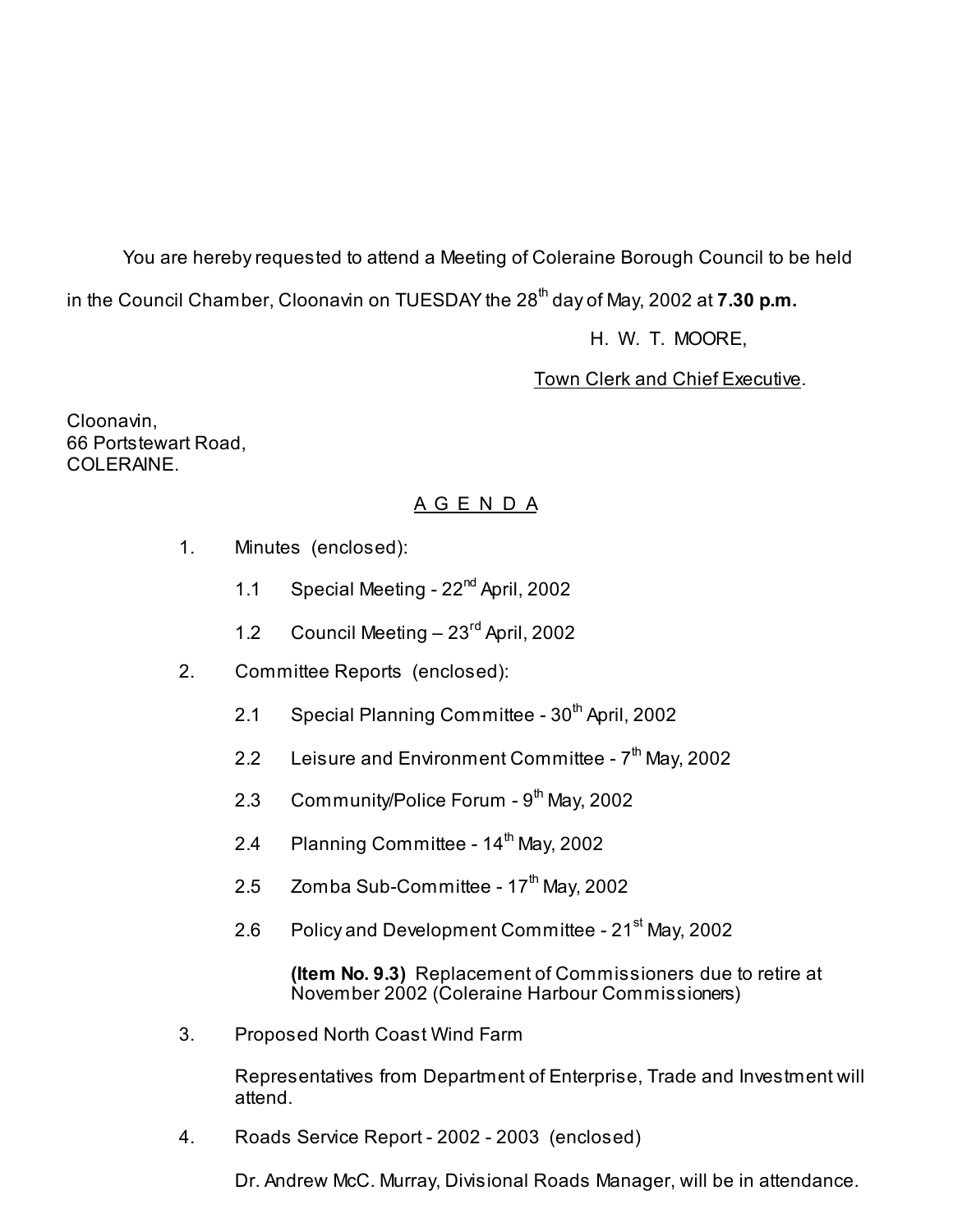- 5. Correspondence
- 6. Documents for Sealing

## **Enclosed for Information:**

Minutes of Northern Health and Social Services Council dated 10<sup>th</sup> April, 2002

To: Each Member of Council. 24<sup>th</sup> May, 2002.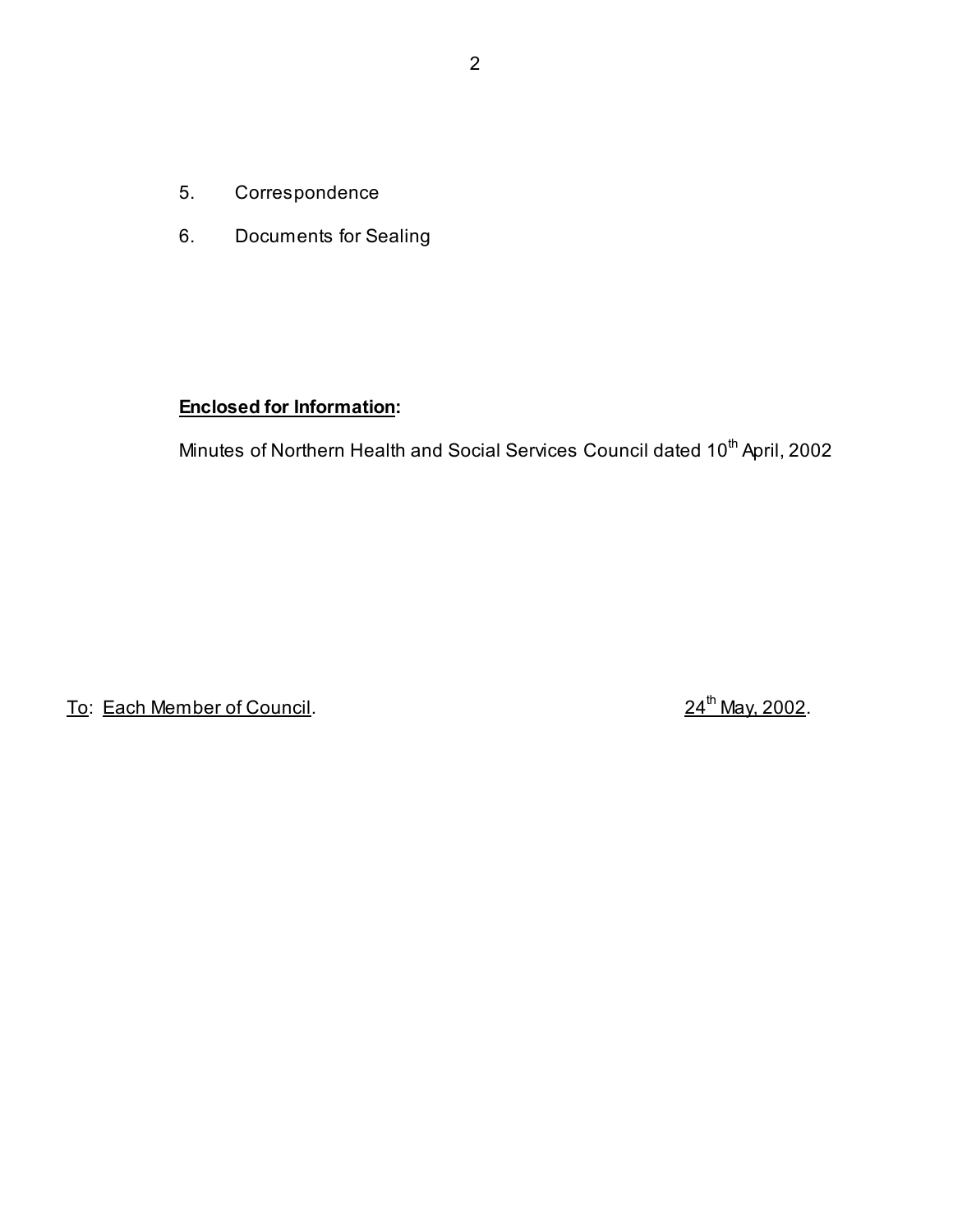#### **SPECIAL MEETING**

| Convened:                                | (a)<br>(b) | To consider a response to:<br>Draft Code of Practice on appointment of<br>independent members to District Policing<br>Partnerships;<br>Draft Code of Practice on the exercise of<br>functions by District Policing Partnerships. |                                                                                             |
|------------------------------------------|------------|----------------------------------------------------------------------------------------------------------------------------------------------------------------------------------------------------------------------------------|---------------------------------------------------------------------------------------------|
| <b>Present:</b>                          |            | The Mayor, Councillor J. J. Dallat, in the Chair                                                                                                                                                                                 |                                                                                             |
|                                          |            | The Deputy Mayor, Councillor R. D. Stewart                                                                                                                                                                                       |                                                                                             |
|                                          |            | <b>Aldermen</b>                                                                                                                                                                                                                  |                                                                                             |
|                                          |            | P. E. A. Armitage (Mrs.)<br>E. T. Black (Mrs.)                                                                                                                                                                                   | <b>B.</b> Leonard<br>W. J. McClure                                                          |
|                                          |            | <b>Councillors</b>                                                                                                                                                                                                               |                                                                                             |
|                                          |            | C. S. Alexander (Ms.)<br>J. M. Bradley<br>O. M. Church (Mrs.)<br>T. J. Deans<br>E. P. Fielding (Mrs.)<br>N. F. Hillis                                                                                                            | W. A. King<br>D. McClarty<br>G. L. McLaughlin<br>A. McQuillan<br>E. M. Mullan<br>W. J. Watt |
| <b>Officers in</b><br><b>Attendance:</b> |            | Town Clerk and Chief Executive, Director of<br>Environmental Health, Principal Administrative<br><b>Officer and Administrative Assistant</b>                                                                                     |                                                                                             |
| Apologies:                               |            | Alderman Creelman, Councillors Barbour,<br>Mrs. Johnston and McPherson                                                                                                                                                           |                                                                                             |

The Town Clerk and Chief Executive elaborated on the Draft Code of Practice on appointment of independent members to District Policing Partnership and the Draft Code of Practice on the exercise of functions by District Policing Partnerships (previously supplied).

A full discussion ensued on the Codes of Practice with members raising a number of points which the Town Clerk and Chief Executive would include in a corporate response.

Members noted the following preliminary timetable for the establishment of the Partnership:

| (1) | Respond to the two draft codes        | April 2002 |
|-----|---------------------------------------|------------|
| (2) | Decide on size of DPP                 | May 2002   |
| (3) | Agree Councillor representation on    |            |
|     | party basis                           | May 2002   |
| (4) | Agree Chairman and Vice-Chairman      |            |
|     | appointment rota (3 years - 6 places) | May 2002   |
| (5) | Nominate Chairman/Vice Chairman       |            |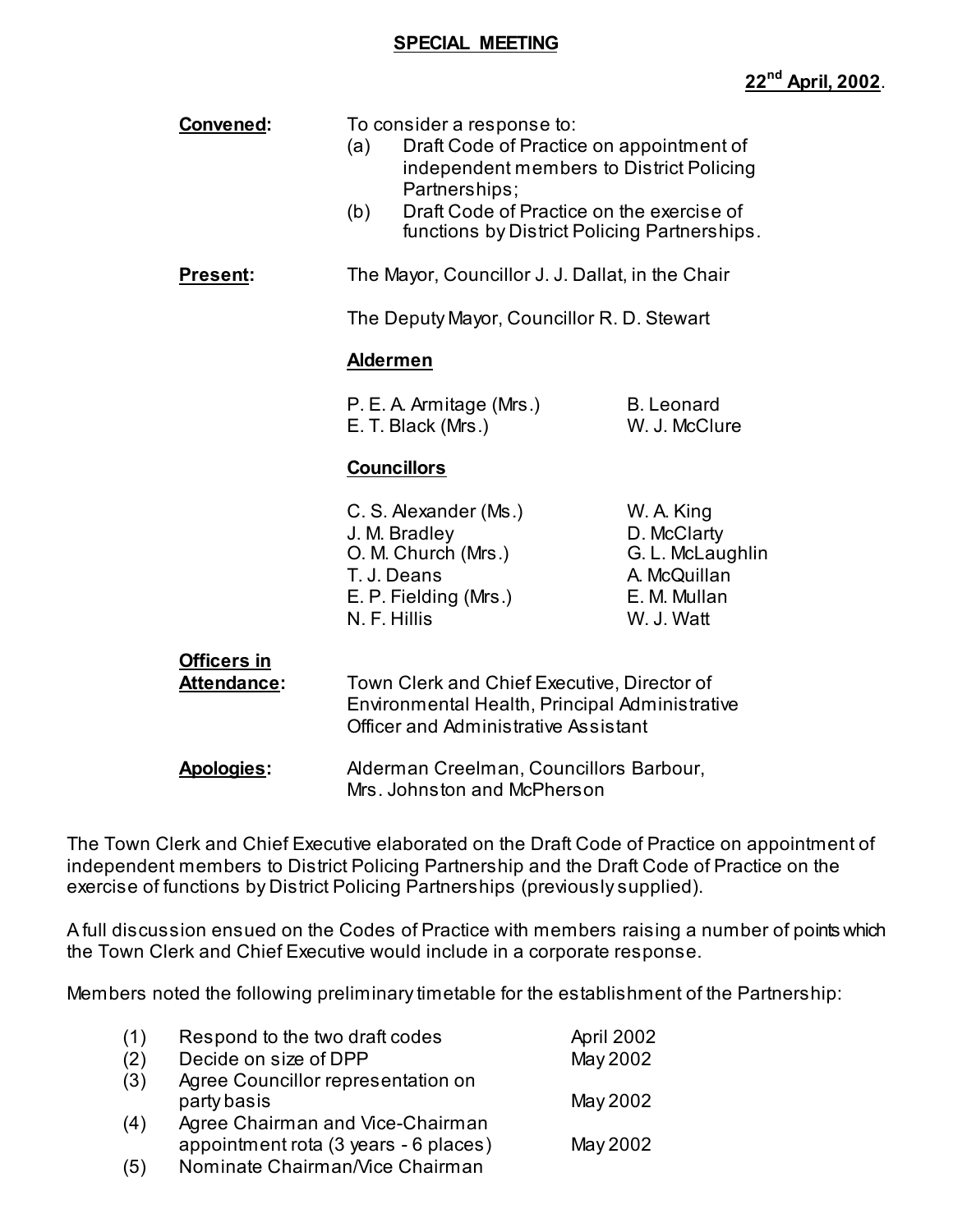for Year 1 **June 2002** (Annual Meeting)

- (6) Appoint interview panel (2-4 Councillors) (broadly representative) June 2002
- (7) Recruit Administrative Officer General Aume 2002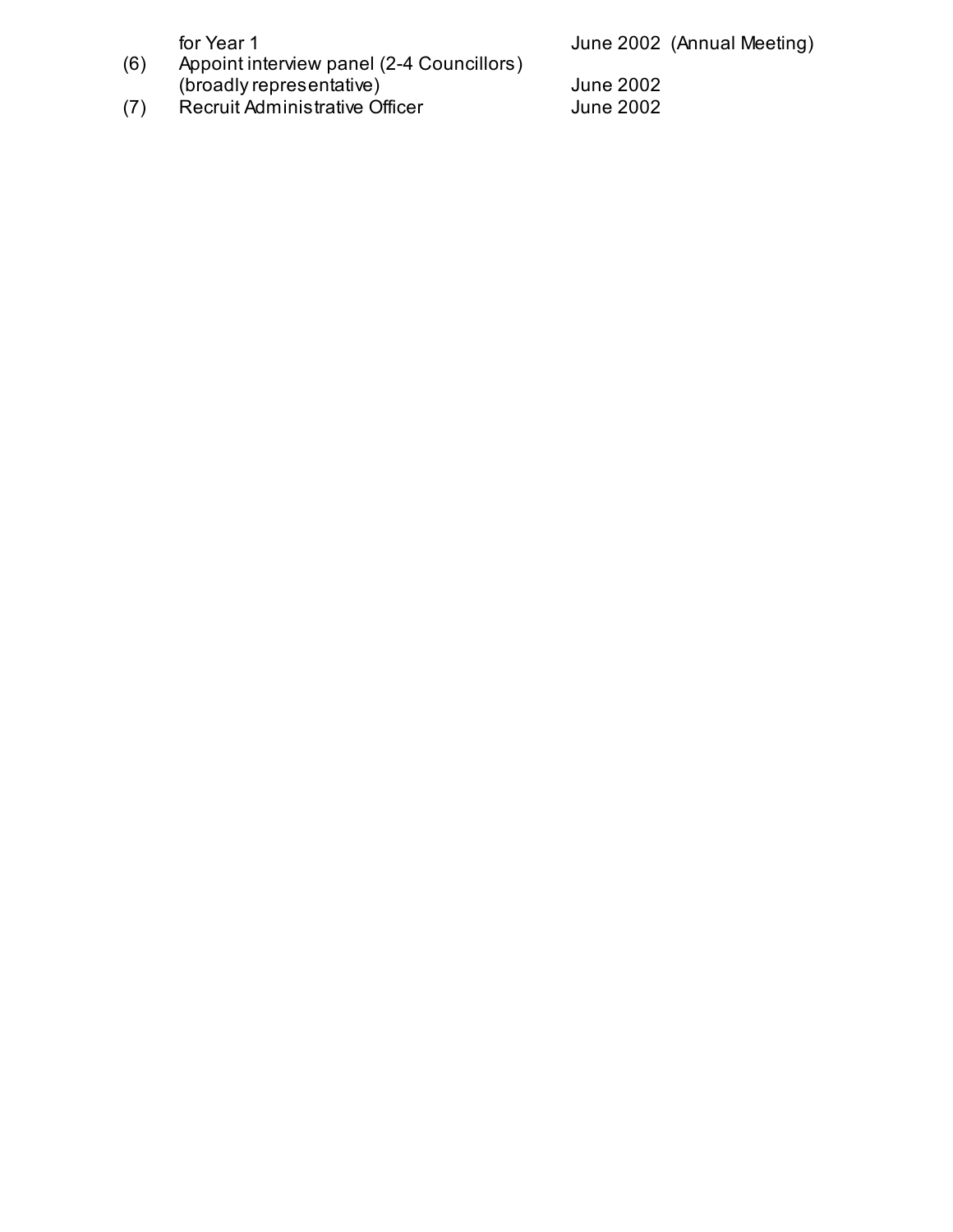## **COLERAINE BOROUGH COUNCIL**

 Minutes of proceedings of Coleraine Borough Council held in the Council Chamber, Cloonavin on Tuesday, 23rd April, 2002 at 7.30 p.m.

- **Convened:** As per Notice attached
- **Present:** The Mayor, Councillor J. J. Dallat, in the Chair

The Deputy Mayor, Councillor R. D. Stewart

## **Aldermen**

P. E. A. Armitage (Mrs.) B. Leonard E. T. Black (Mrs.) W. J. McClure W. T. Creelman

## **Councillors**

| C. S. Alexander (Ms.) | D. McClarty           |
|-----------------------|-----------------------|
| O. M. Church (Mrs.)   | G. L. McLaughlin      |
| T. J. Deans           | A. McQuillan          |
| E. P. Fielding (Mrs.) | E. M. Mullan          |
| N. F. Hillis          | (Items $3.4 - 15.0$ ) |
| E. A. Johnston (Mrs.) | W. J. Watt            |
| W. A. King            |                       |

## **Officers in**

Attendance: Town Clerk and Chief Executive, Director of Technical Services, Director of Environmental Health, Director of Corporate Services, Director of Leisure Services, Principal Administrative Officer, Administrative Officer and Administrative Assistant

**Apologies:** Councillors Barbour, Bradley and McPherson

## **1.0 MINUTES**

The Minutes of the Council Meeting of 26<sup>th</sup> March, 2002 were confirmed and signed.

Matters arising:

| 1.1 | Notice of Motion -<br><b>Harbour Commission</b>                             | The Town Clerk and Chief Executive advised<br>members that a reply was still awaited from the<br>Harbour Commission.                                                                                                                                                                                          |
|-----|-----------------------------------------------------------------------------|---------------------------------------------------------------------------------------------------------------------------------------------------------------------------------------------------------------------------------------------------------------------------------------------------------------|
| 1.2 | Offshore Windpower for<br>Northern Ireland -<br><b>Consultation Process</b> | The Town Clerk and Chief Executive advised<br>members that Mr. D. Stanley, Head of Renewable<br>Energy, Department of Enterprise, Trade and<br>Investment had declined members' invitation to<br>address Council on the potential project due to<br>difficulties encountered within the tendering<br>process. |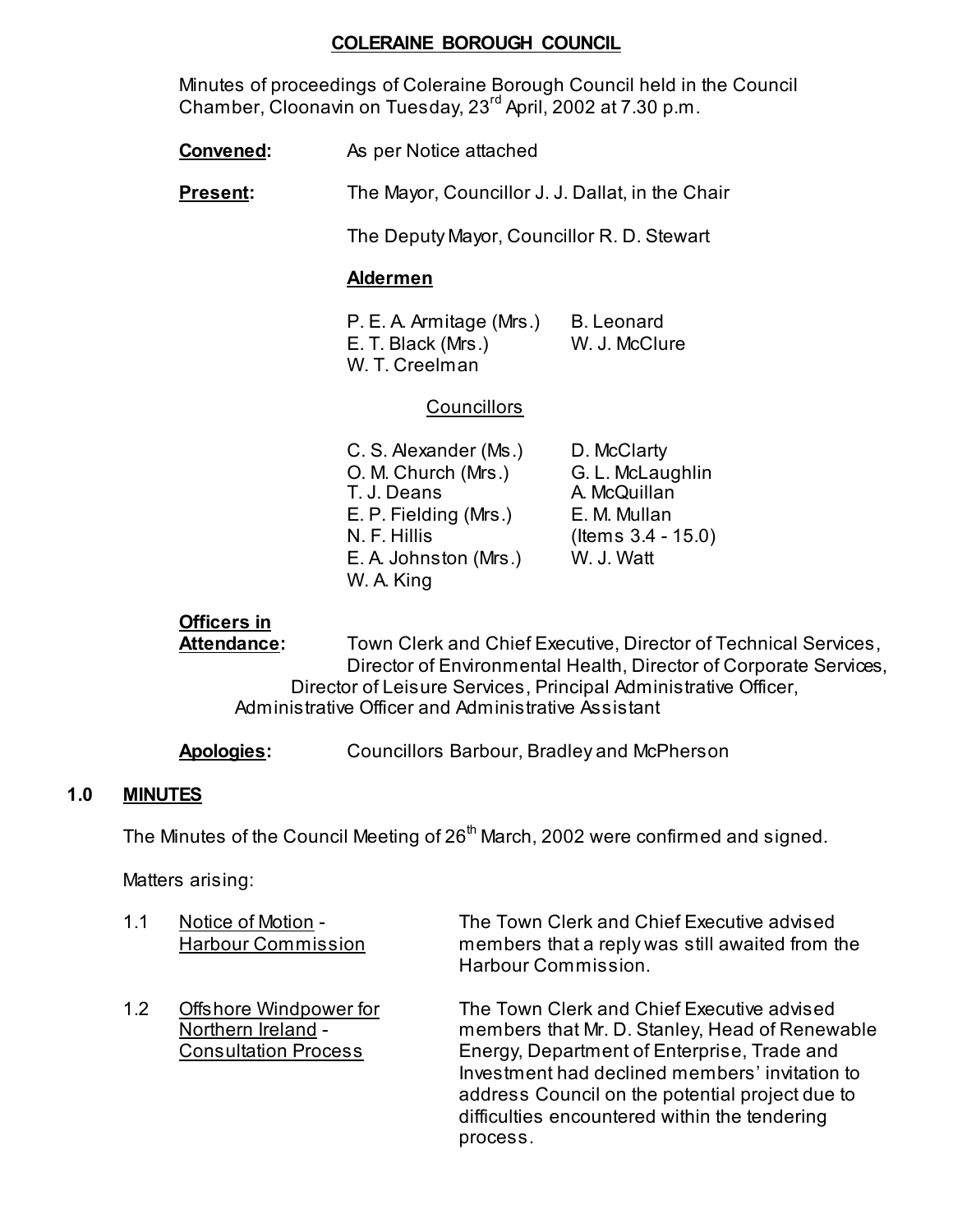Following discussion it was proposed by Councillor Hillis, seconded by the Deputy Mayor and agreed:

> That the Town Clerk and Chief Executive write to Mr. Stanley expressing Council's displeasure and re-issuing the invitation to address Council on this topic.

## **2.0 ALDERMAN CREELMAN**

 The Mayor welcomed Alderman Creelman on his return to the Chamber following his recent accident.

Members expressed their welcome by a round of applause.

## **3.0 COMMITTEE REPORTS**

| 3.1 | Leisure and Environment<br>Committee - 3 <sup>rd</sup> April, 2002  | The Vice-Chairman, Alderman McClure, moved the<br>adoption of the Leisure and Environment<br>Committee Report; this was duly seconded by the<br>Deputy Mayor and agreed. |
|-----|---------------------------------------------------------------------|--------------------------------------------------------------------------------------------------------------------------------------------------------------------------|
| 3.2 | <b>Planning Committee</b>                                           | The Chairman, Councillor Mrs. Church, moved the<br>adoption of the Planning Committee Report; this<br>was duly seconded by Councillor Ms. Alexander<br>and agreed.       |
| 3.3 | Leisure and Environment<br>Committee - 11 <sup>th</sup> April, 2002 | The Vice-Chairman, Alderman McClure, moved<br>the adoption of the Leisure and Environment                                                                                |

 Committee Report; this was duly seconded by Councillor Watt.

Matters arising:

- 3.3.1 Golden Jubilee It was agreed that the evening reception in the Programme - Bann Bann Gallery to mark the Golden Jubilee be held Gallery Reception on Thursday, 27<sup>th</sup> June, 2002.
- 3.3.2 New Legislation The Town Clerk and Chief Executive advised  $\overline{H}$  Housing Bill 2002 members that the closing date of 30<sup>th</sup> April, 2002 for comments on the legislation could not be extended.

It was proposed by Alderman McClure, seconded by Councillor Watt and agreed:

> That the Director of Environmental Health's comments on the legislation form the basis of Council's response to the Department for Social Development together with any additional comments from members.

The Committee Report was, therefore, adopted subject to these amendments.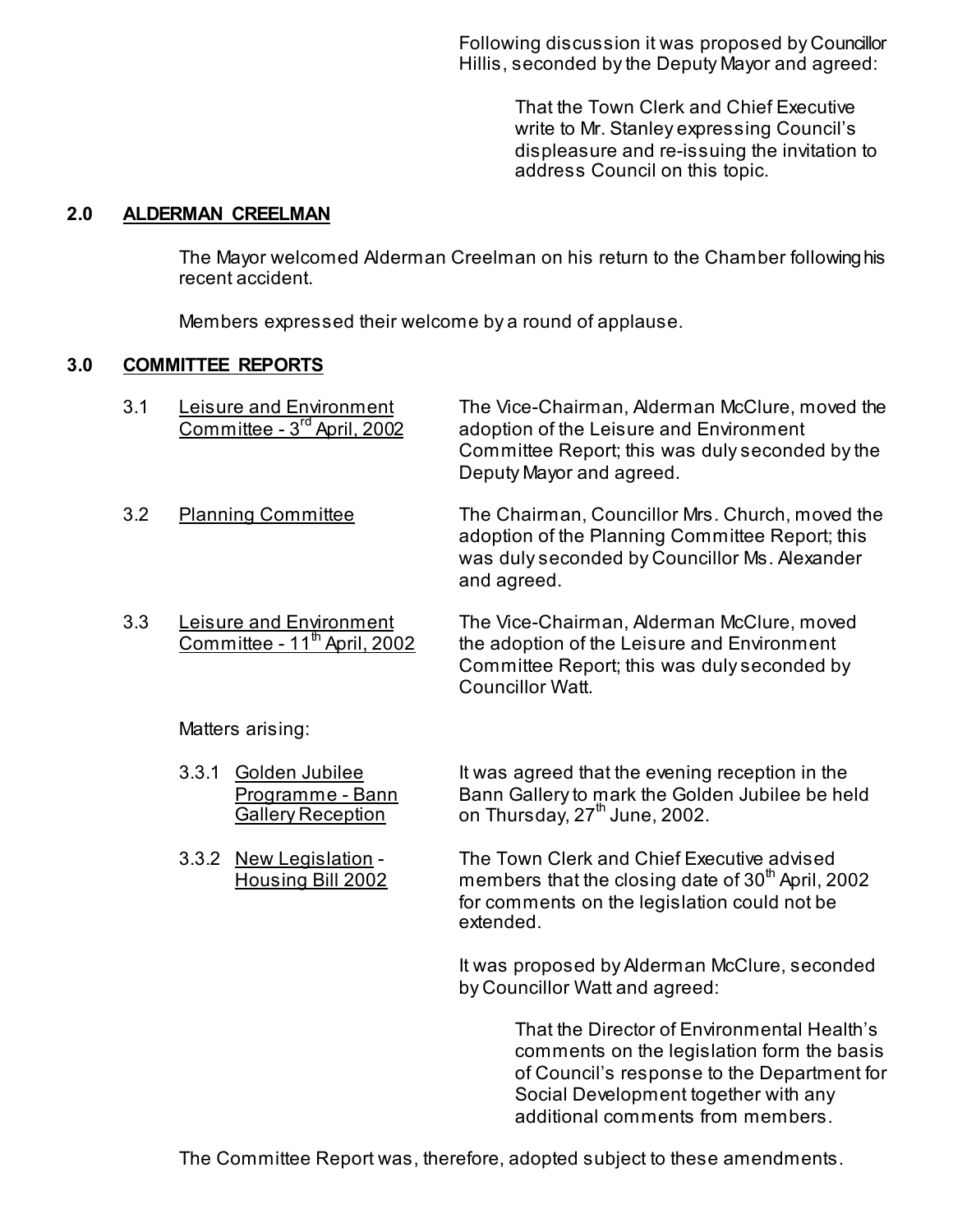| 3.4 |       | <b>Policy and Development</b><br><b>Committee</b>                           | The Vice-Chairman, Councillor Watt, moved the<br>adoption of the Policy and Development Committee<br>Report; this was duly seconded by Alderman Mrs.<br>Black.                                 |
|-----|-------|-----------------------------------------------------------------------------|------------------------------------------------------------------------------------------------------------------------------------------------------------------------------------------------|
|     |       | Matters arising:                                                            |                                                                                                                                                                                                |
|     | 3.4.1 | <b>Potential Link with</b><br>Zomba, Malawi                                 | The Town Clerk and Chief Executive advised<br>that he would be consulting with party leaders on<br>the membership of the sub-committee to be<br>established to investigate the project.        |
|     | 3.4.2 | <b>Statutory Duty</b><br><b>Awareness for Elected</b><br>Members - Seminars | The Deputy Mayor reported that the National<br>Association of Councillors - Northern Ireland<br>Region was recommending that members should<br>not support these seminars by their attendance. |
|     |       |                                                                             | Noted.                                                                                                                                                                                         |

The Committee Report was, therefore, adopted subject to these amendments.

## **4.0 CIVIC FORUM**

The Mayor welcomed Professor G. Woods, Miss A. Weldon (Members) and Mr. I. Humes (Director) of the Civic Forum who were in attendance to address Council on the work of the Civic Forum.

Mr. Humes elaborated on the role, function and remit of the Civic Forum which had been established as a result of the Belfast Agreement. Professor Woods and Miss Weldon expanded on the activities of the Forum which were carried out through a number of project groups.

A full discussion ensued during which the representatives answered a number of members' questions.

The Mayor thanked the representatives for their interesting and informative presentation following which they withdrew.

## **5.0 SOUND SYSTEM**

Reference was made to the continuing problems regarding the level of amplification in the Chamber.

## **6.0 NOTICE OF MOTION SUBMITTED BY ALDERMAN W. J. McCLURE**

The undernoted Notice of Motion was proposed by Alderman McClure:

 "We the members of Coleraine Borough Council instruct the officers of Council to have a stained glass window installed in the Council Offices to commemorate

the Golden Jubilee of Her Majesty Queen Elizabeth II."

Having been seconded by the Deputy Mayor it was agreed that in accordance with Standing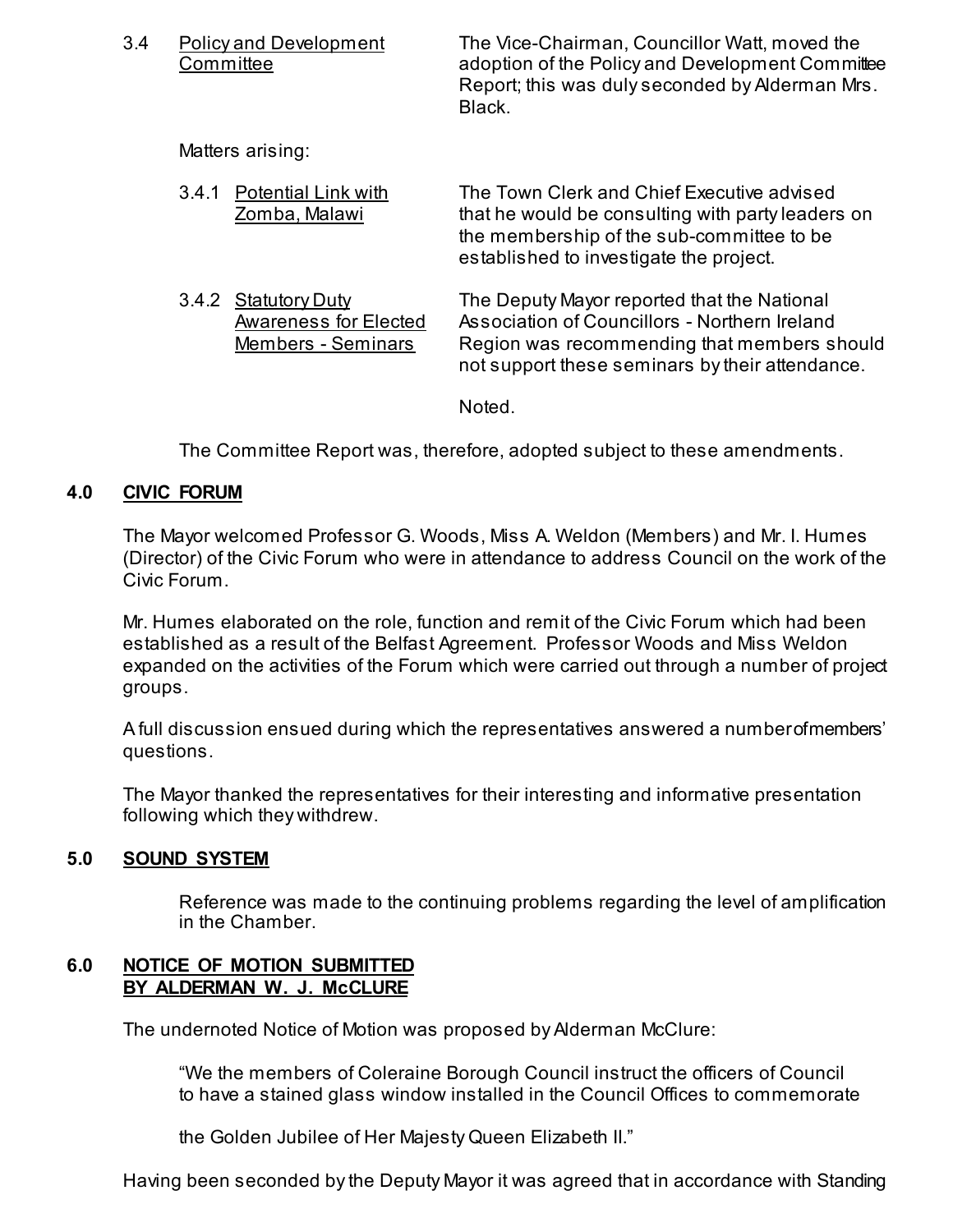Order 8.1(5), the Notice of Motion be referred to the next meeting of the Policy and Development Committee for consideration.

#### **7.0 VISIT - B.B.C. NORTHERN IRELAND**

The Town Clerk and Chief Executive reported that the visit to Broadcasting House in Belfast had been arranged for the evening of Monday,  $20^{th}$  May, 2002.

Noted.

#### **8.0 NORTH-EASTERN EDUCATION AND LIBRARY BOARD**

Tabled:

 Minutes of the North Eastern Education and Library Board dated  $26<sup>th</sup>$  February, 2002.

## **9.0 INVESTING FOR HEALTH**

Tabled:

Public Health Strategy entitled "Investing for Health".

#### **10.0 NORTHERN IRELAND POLICING BOARD**

Tabled:

Policing Plan 2002 - 2005.

#### **11.0 DEPARTMENT OF THE ENVIRONMENT**

Tabled:

 Report entitled "Implications for Climate Change for Northern Ireland Informing Strategy Development".

#### **12.0 NORTHERN IRELAND HOUSING EXECUTIVE**

Tabled:

Draft Corporate and Business Plans 2002/2003 - 2004/2005.

## **13.0 OFFICE OF THE FIRST MINISTER AND DEPUTY FIRST MINISTER**

Tabled:

New TSN Action Plan for the period April 2001 - March 2003.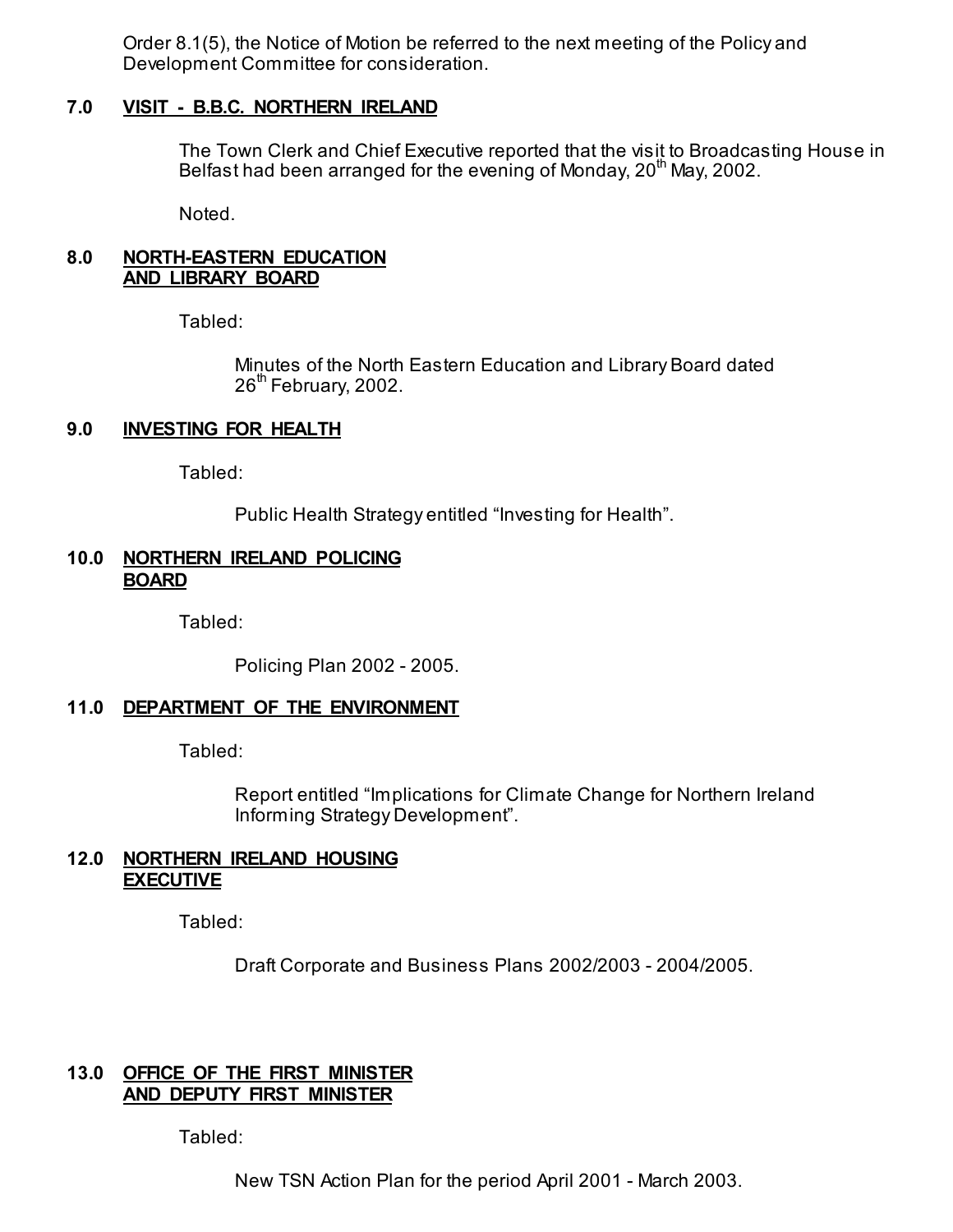## **14.0 IMAGINE BELFAST 2008**

Tabled:

Copy of Belfast's bid to become European Capital of Culture 2008.

## **15.0 DOCUMENTS FOR SEALING**

Resolved:

That the following documents be sealed:

- 1. Car Loan Agreement Mr. S. McMullan Building Control Officer
- 2. Cemetery Titles Grant of Right of Burial Deeds Register Nos. 2801 - 2802 inclusive:

| Agherton    |   |
|-------------|---|
| Ballwillan  | - |
| Coleraine   | - |
| Kilrea      | - |
| Portstewart |   |

Advanced Deed - Register No. 0034

| Agherton<br>$\overline{\phantom{a}}$ |
|--------------------------------------|
| Ballywillan                          |
| Coleraine<br>$\sim$                  |
| Portstewart<br>$\sim$                |

- 3. Licences Council to Coleraine and District Motor Club Limited:
	- (a) Fire Station Car Park, Metropole Area
	- (b) Pits Area, Field at McLaughlin's Bar
	- (c) West Bay, Trading Areas, Ballyreagh Road
	- (d) Glen Road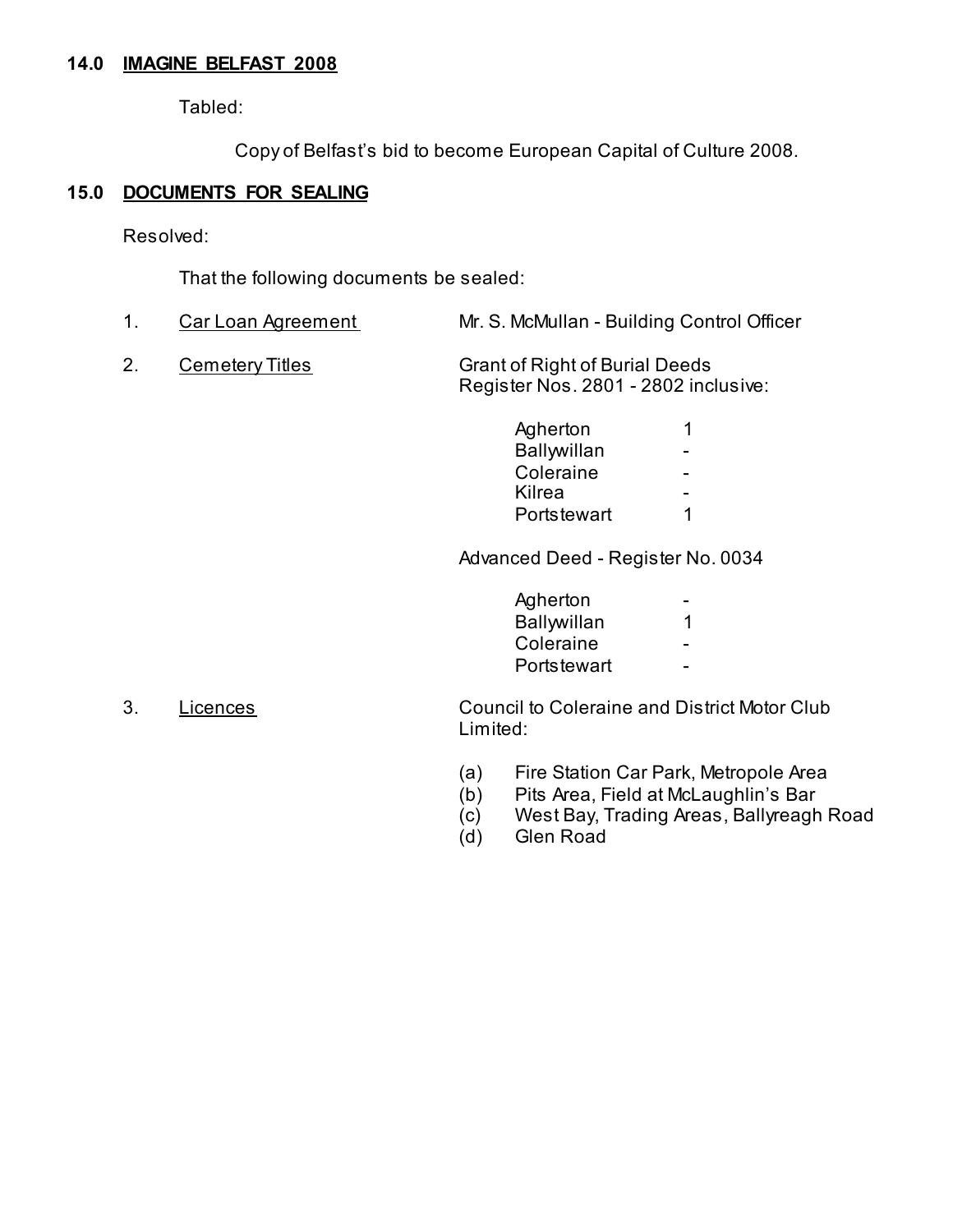#### **SPECIAL PLANNING COMMITTEE**

## **30th April, 2002.**

| Convened: | To consider The Planning Service Consultation   |
|-----------|-------------------------------------------------|
|           | <b>Paper - "Modernising Planning Processes"</b> |

**Present:** Councillor Mrs. O. M. Church in the Chair

The Mayor, Councillor J. J. Dallat

The Deputy Mayor, Councillor R. D. Stewart

#### **Aldermen**

 E. T. Black (Mrs.) W. J. McClure B. Leonard

#### **Councillors**

| C. S. Alexander (Ms.) |  |
|-----------------------|--|
| T. J. Deans           |  |
| E. P. Fielding (Mrs.) |  |
| N. F. Hillis          |  |
| E. A. Johnston (Mrs.) |  |
| W. A. King            |  |

D. McClarty G. L. McLaughlin R. A. McPherson A. McQuillan E. M. Mullan W. J. Watt

# **Also in**

 **Attendance:** Mr. P. Fleming, BDP Planning

#### **Officers in**

 **Attendance:** Town Clerk and Chief Executive and Administrative Assistant

## **Apologies:** Aldermen Mrs. Armitage and Creelman Councillors Barbour and Bradley

## **1.0 WELCOME**

 The Chairman welcomed Mr. I. Maye, Mr. H. Baird and Miss T. Morgan from The Planning Service Headquarters who were in attendance to address Committee on the Consultation Paper - "Modernising Planning Processes" (previously circulated).

## **2.0 PRESENTATION**

 Mr. Maye expanded on the various issues within the Consultation Paper and a full discussion ensued during which he answered various members' questions.

 Members' comments were noted and it was agreed that any additional points should be forwarded to the Town Clerk and Chief Executive as soon as possible. Mr. Fleming of BDP Planning would prepare a draft response for consideration at the June Planning Committee.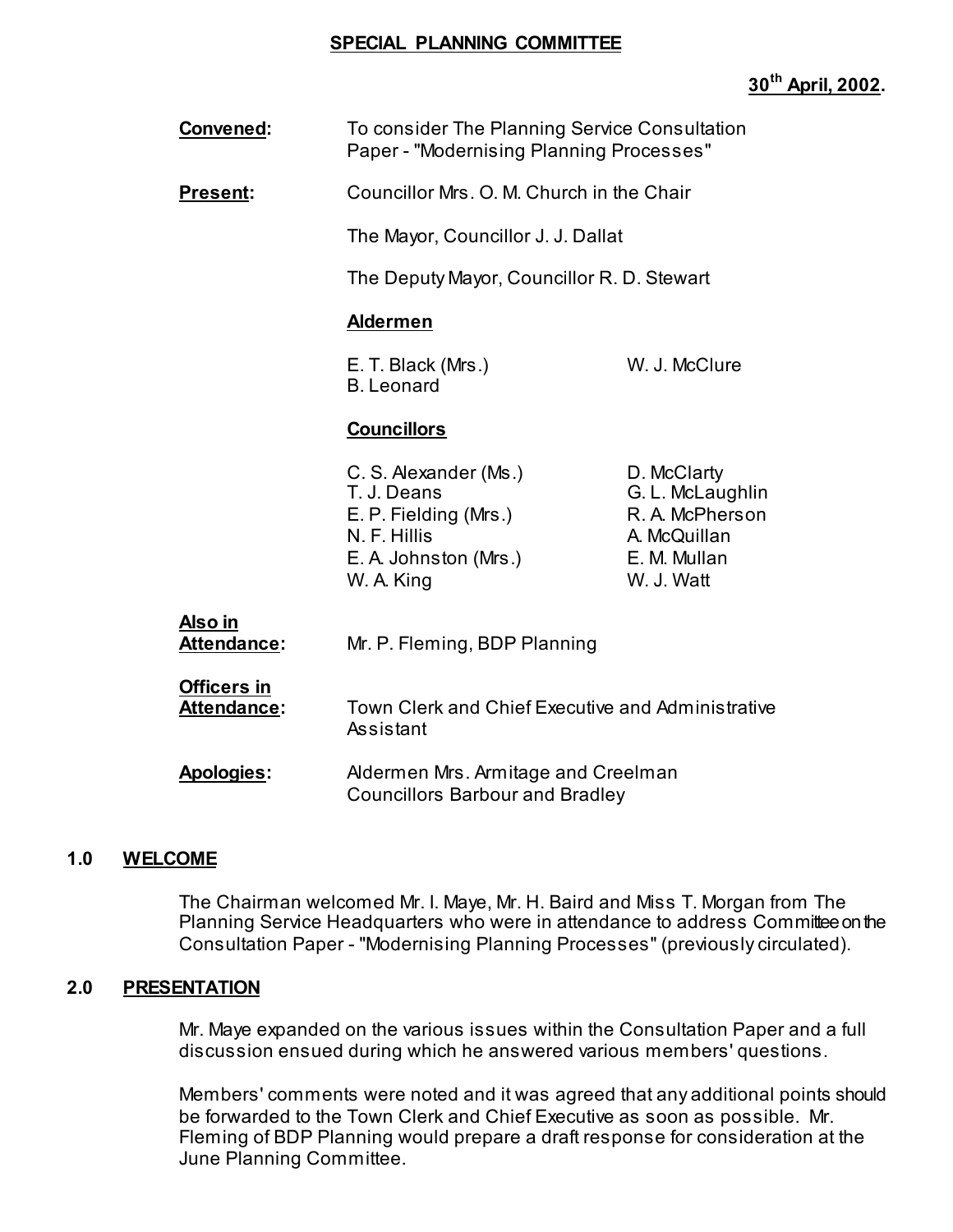The Chairman thanked the representatives for their interesting and informative presentation.

## **3.0 NORTHERN AREA PLAN 2016 - ISSUES PAPER**

 The Town Clerk and Chief Executive advised members that the Northern Area Plan 2016 - Issues Paper would be considered at the Planning Committee to be held on  $14^{\text{th}}$  May, 2002 at 7.00 p.m. Copies were circulated to members.

## **4.0 PHOTOGRAPHIC EXHIBITION 'AFTER SEPTEMBER 11; IMAGES FROM GROUND ZERO'**

 Reported that the photographic exhibition 'After September 11: Images from Ground Zero' would be opened in the Bann Gallery, Cloonavin on  $8<sup>th</sup>$  May, 2002 at 2.00 p.m. by Ms. Barbara Stephenson, the American Consul General.

Noted.

## **5.0 VISIT - BBC NORTHERN IRELAND**

 Reported that the visit to Broadcasting House in Belfast, which had been arranged for Monday,  $20^{th}$  May, 2002, had now been postponed. Members would be informed of a new date in due course.

Noted.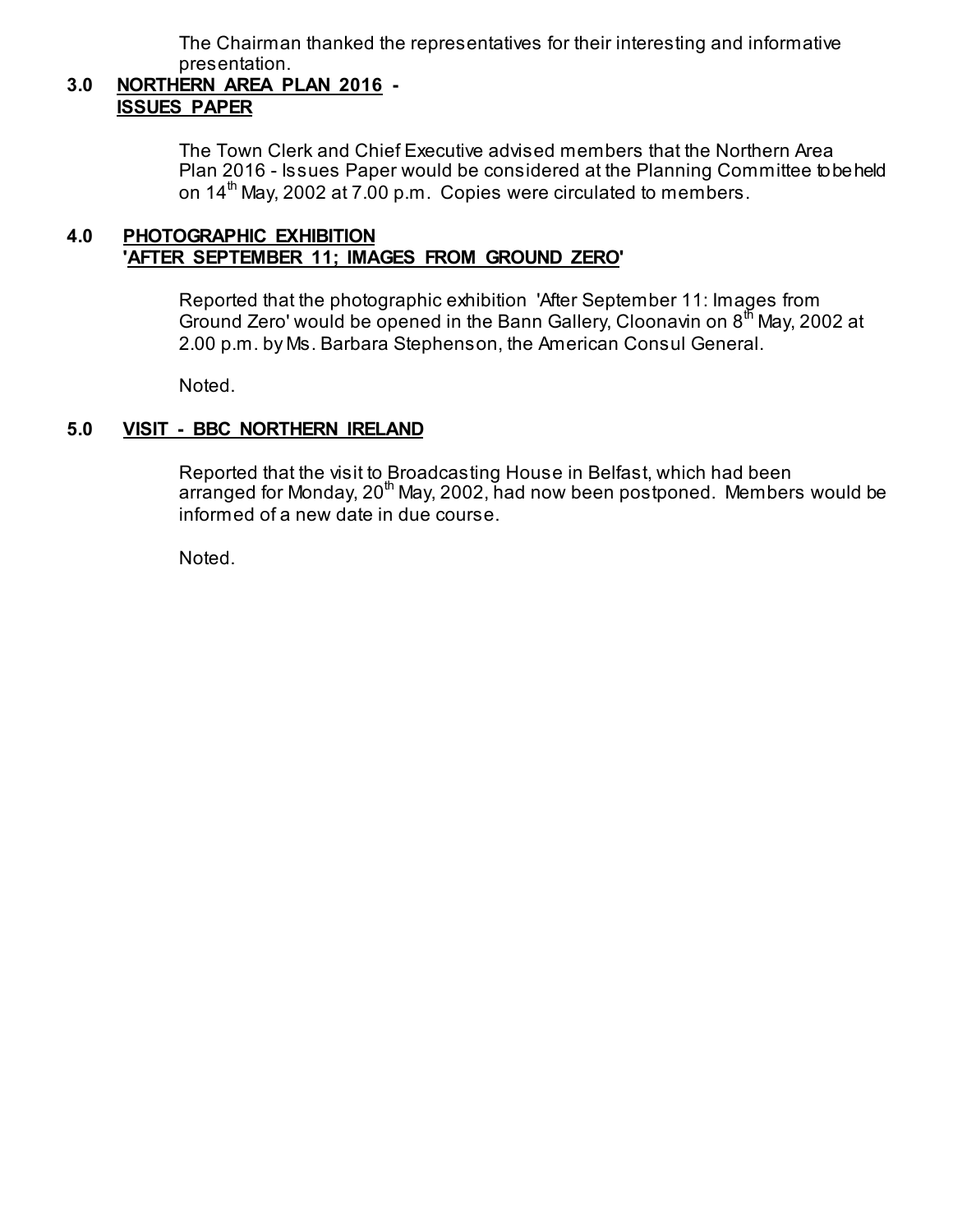## **LEISURE AND ENVIRONMENT COMMITTEE**

**7th May, 2002.** 

| <b>Present:</b>                          | Councillor R. A. McPherson, in the Chair                                                                                                                        |                                                                                                                                                                                                                                                                      |
|------------------------------------------|-----------------------------------------------------------------------------------------------------------------------------------------------------------------|----------------------------------------------------------------------------------------------------------------------------------------------------------------------------------------------------------------------------------------------------------------------|
|                                          | The Mayor, Councillor J. J. Dallat                                                                                                                              |                                                                                                                                                                                                                                                                      |
|                                          | <b>Aldermen</b>                                                                                                                                                 |                                                                                                                                                                                                                                                                      |
|                                          | E. T. Black (Mrs.)<br>W. T. Creelman                                                                                                                            | <b>B.</b> Leonard<br>W. J. McClure                                                                                                                                                                                                                                   |
|                                          | <b>Councillors</b>                                                                                                                                              |                                                                                                                                                                                                                                                                      |
|                                          | C. S. Alexander (Ms.)<br>D. D. Barbour<br>J. M. Bradley<br>O. M. Church (Mrs.)<br>T. J. Deans<br>E. P. Fielding (Mrs.)<br>N. F. Hillis<br>E. A. Johnston (Mrs.) | W. A. King<br>D. McClarty<br>(Items $4.1.1.2 - 8.0$ )<br>G. L. McLaughlin<br>E. M. Mullan<br>(Items $3.5 - 8.0$ )<br>W. J. Watt                                                                                                                                      |
| <b>Officers in</b><br><b>Attendance:</b> | <b>Officer and Administrative Assistant</b>                                                                                                                     | Director of Technical Services, Director of Leisure Services,<br>Senior Environmental Health Officer, Senior Building Control<br>Officer (Items 1.0 - 3.11), Leisure Services Officer (Facilities),<br>Services Manager (Items 1.0 - 3.11), Principal Administrative |
| Apologies:                               | McQuillan                                                                                                                                                       | The Deputy Mayor, Alderman Mrs. Armitage and Councillor                                                                                                                                                                                                              |

## **1.0 ALDERMAN CREELMAN**

 The Chairman welcomed Alderman Creelman on his return to Committee following his recent illness.

## **2.0 LEISURE SERVICES REPORT**

The Report of the Director of Leisure Services was considered (previously supplied).

Matters arising:

| 2.1 | Tenders - Flowerfield Arts | The Chairman welcomed Messrs. J. McNeill and       |
|-----|----------------------------|----------------------------------------------------|
|     | Centre                     | R. Young from Council's Consultants, Consarc       |
|     |                            | Design Group, who were in attendance to address    |
|     |                            | Council regarding the tenders received for the new |
|     |                            | Arts Centre at Flowerfield viz:                    |

2.1.1 Main Contract Contractor Contractor Firm Price Tender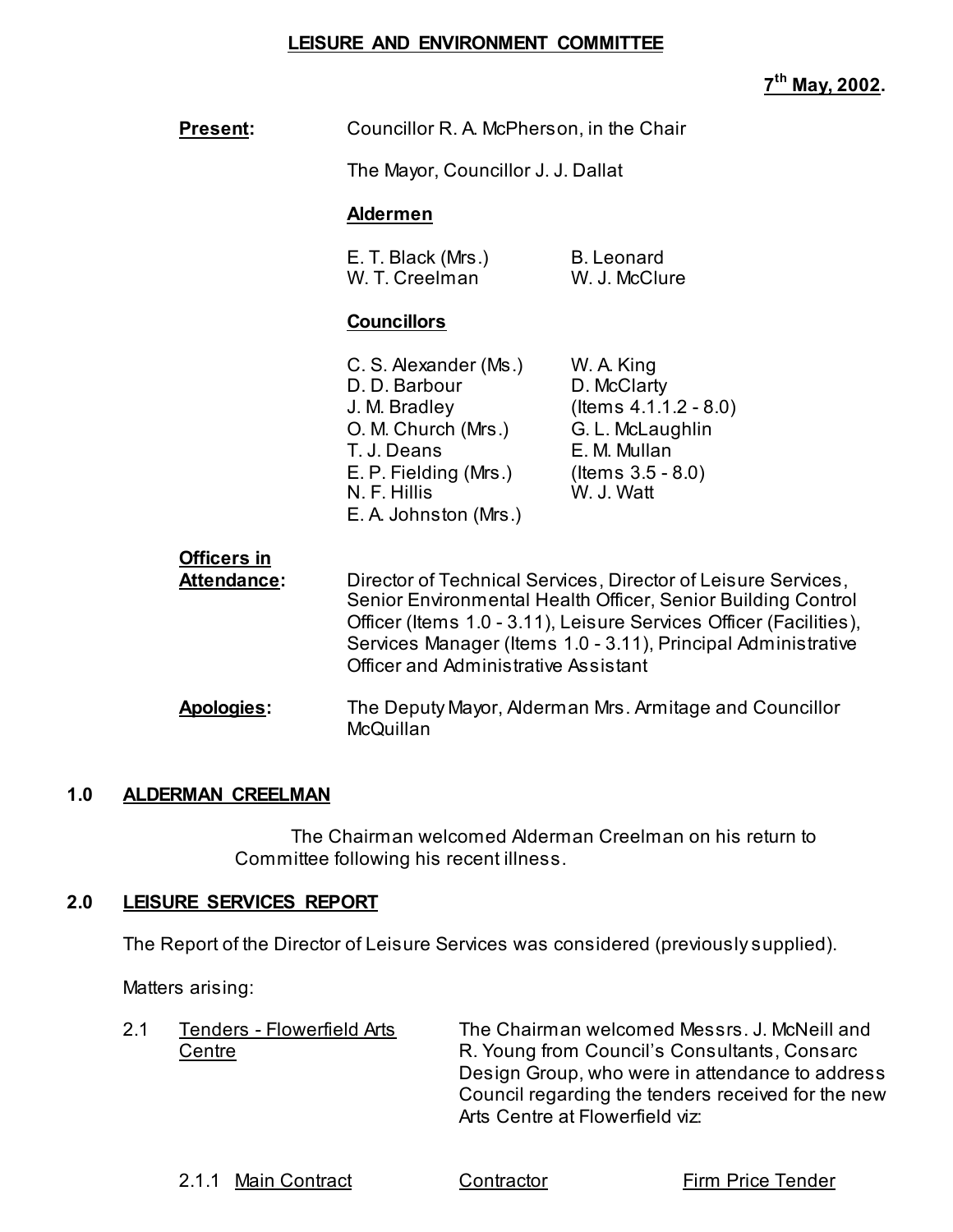|       |                               |                                                                                                     | Amount                                                                                    |
|-------|-------------------------------|-----------------------------------------------------------------------------------------------------|-------------------------------------------------------------------------------------------|
|       |                               | J.P.M. Contracts Ltd.,<br>Dungiven                                                                  | 1,597,000.00                                                                              |
|       |                               | McCloskey & O'Kane,<br>Limavady                                                                     | 1,626,000.00                                                                              |
|       |                               | Martin & Hamilton,<br><b>Ballymena</b>                                                              | 1,681,339.93                                                                              |
|       |                               | E. Kearney & Son,<br>Portglenone                                                                    | 1,719,228.00                                                                              |
|       |                               | Wilson & Mawhinney Ltd.,<br><b>Ballymena</b>                                                        | 1,722,600.00                                                                              |
|       |                               | Kennedy Contracts,<br>Coleraine                                                                     | 1,893,412.00                                                                              |
|       |                               | Gilbert Ash N.I. Ltd.,<br><b>Belfast</b>                                                            | 1,985,400.00                                                                              |
| 2.1.2 | <b>Mechanical Engineering</b> | Contractor                                                                                          | <b>Tender Amount</b>                                                                      |
|       | <b>Services</b>               |                                                                                                     | £                                                                                         |
|       |                               | <b>Coastline Mechanical</b><br>Services, Limavady                                                   | 105,000.00                                                                                |
|       |                               | MM Building Services,<br><b>Belfast</b>                                                             | 106,201.00                                                                                |
|       |                               | Dan Mooney,<br>Rasharkin                                                                            | 129,540.00                                                                                |
|       |                               | Pat McCorely,<br>Toomebridge                                                                        | 134,578.00                                                                                |
|       |                               | Martin Mechanical,<br>Dunloy                                                                        | 140,252.00                                                                                |
|       |                               | Brendan McKay,<br>Randalstown                                                                       | 151,081.00                                                                                |
|       |                               | Recommended:                                                                                        |                                                                                           |
|       |                               | That the lowest tender from Coastline<br>Mechanical Services in the sum of<br>Contract be accepted. | £105,000.00 for the work in respect of the<br><b>Mechanical Engineering Services Sub-</b> |
|       | 2.1.3 Electrical Engineering  | Contractor                                                                                          | <b>Tender Amount</b>                                                                      |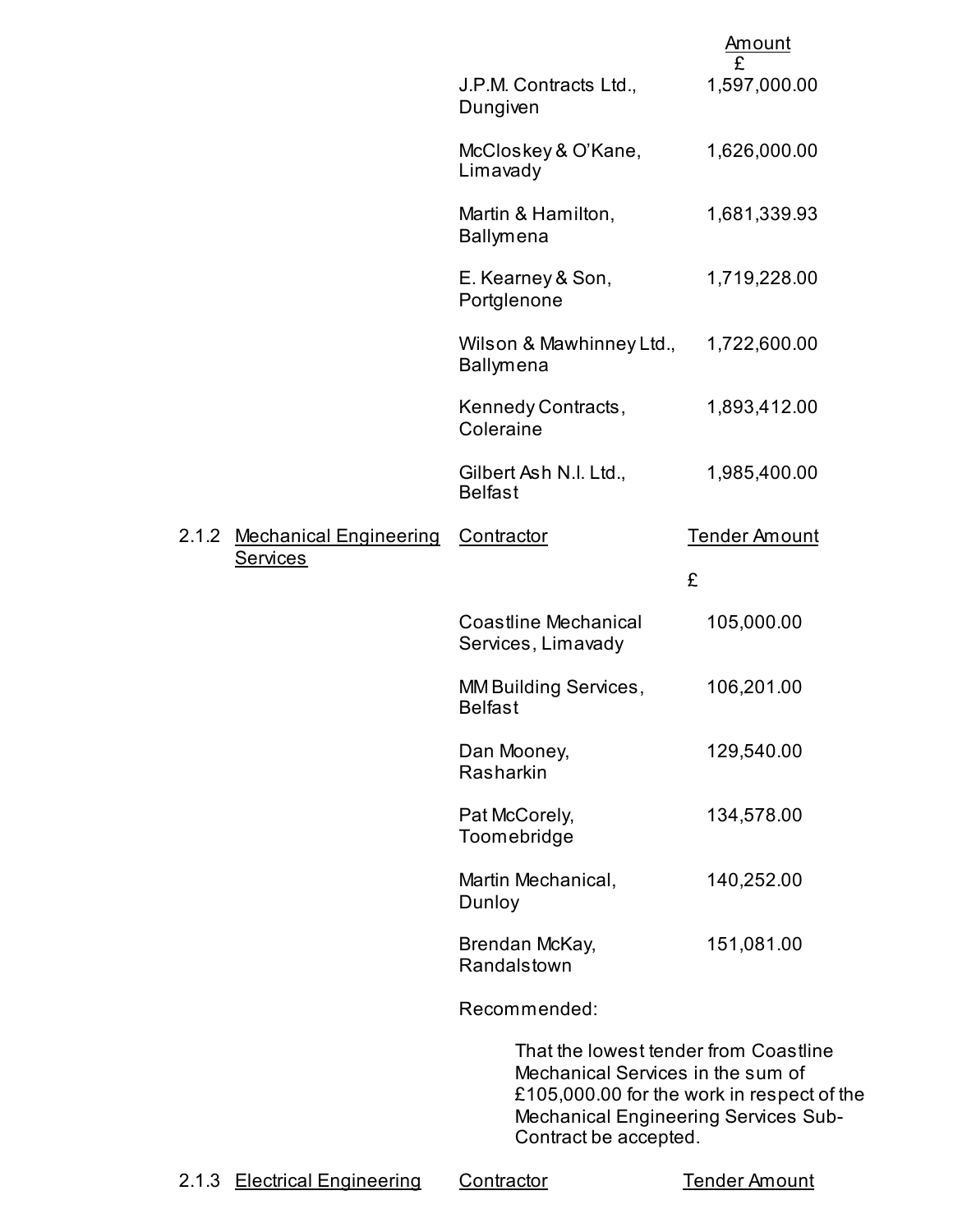|                                                        | £                        |
|--------------------------------------------------------|--------------------------|
| P & L Electric,<br>Limavady                            | 144,058.00               |
| <b>B.I. Electrical Services,</b><br><b>Mallusk</b>     | 147,542.00               |
| H.M. Electric, Maghera<br>J.D.&H. Dowds,<br>Ballymoney | 148,289.00<br>158,000.00 |
| C.M.M. Electric,<br>Toomebridge                        | 175,860.00               |
| Young Electrical Services,<br>Londonderry              | 189,900.00               |
| Recommended:                                           |                          |

 That the lowest tender from P & L Electric Ltd., in the sum of £144,058.00 for the work in respect of the Electrical Engineering Services Sub-Contract be accepted.

| 2.1.4 Lift Installation | Company               | <b>Tender Amount</b> |
|-------------------------|-----------------------|----------------------|
|                         |                       | £                    |
|                         | Adair Lifts, Belfast  | 23,700.00            |
|                         | C. & M. Lifts, Bangor | 25,857.00            |
|                         | Otis Lifts, Belfast   | 25,979.00            |
|                         | Recommended:          |                      |

 That the lowest tender from Adair Lifts in the sum of £23,700.00 for the work in respect of the Lift Installation Sub-Contract be accepted.

2.1.5 Adjustment of Main The combined total of the Mechanical, Electrical Contract Tender for and Lift Installation tenders result in a reduction<br>Services Sub-Contract of £35,512.00 on the provisional sums included of  $£35,512.00$  on the provisional sums included in Tenders Tenders the Bills of Quantities which gives a revised contract sum of £1,561,488.00.

Recommended:

 That Council accept the tender from J.P.M. Contracts Ltd., Dungiven in a firm price sum of £1,597,000.00 and that Architects' instructions be issued accepting the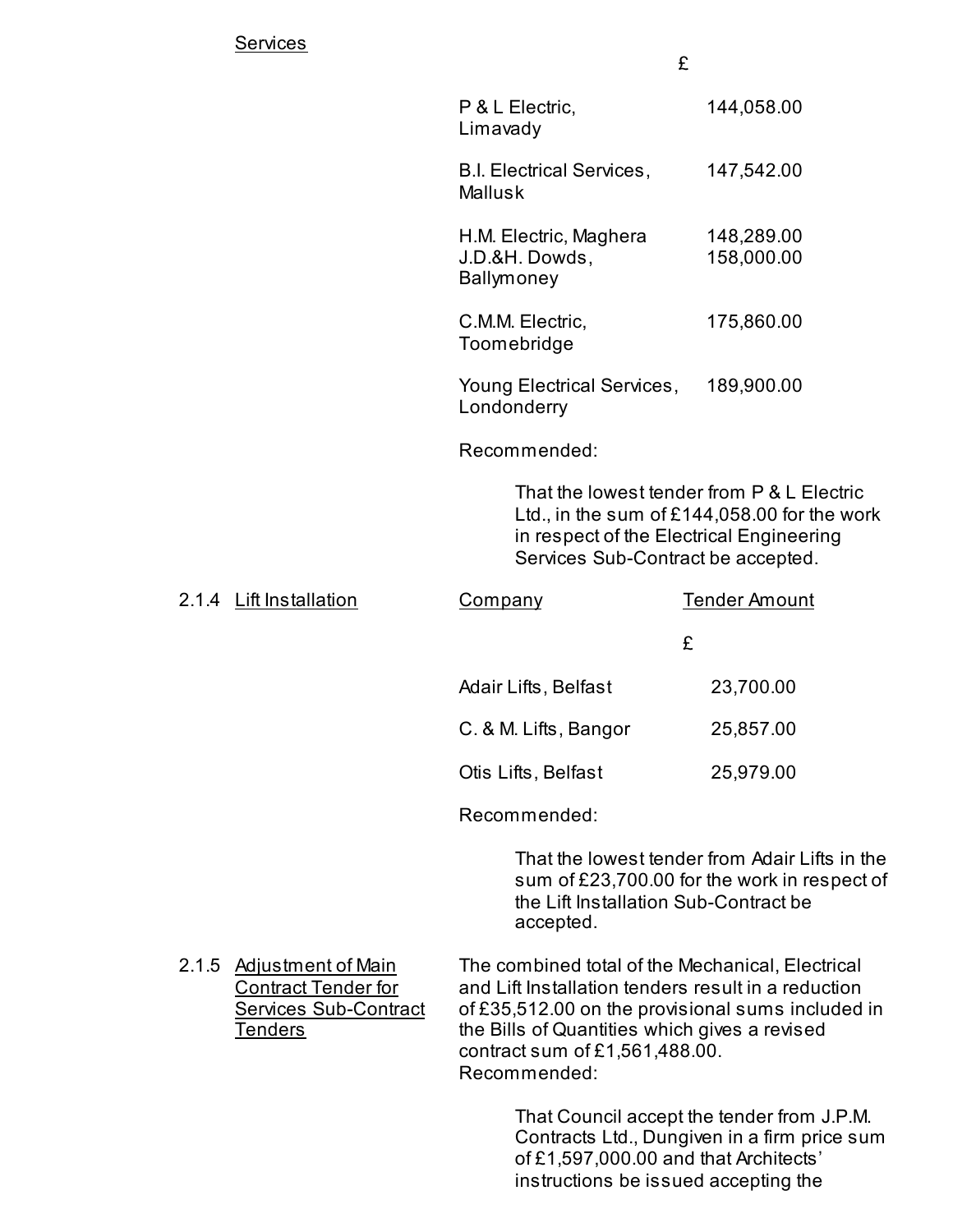recommended tenders for Mechanical, Electrical and Lift Installations giving a revised contract sum of £1,561,488.00.

 2.1.6 Reconciliation of Tender In addition to the tender received for construction and Overall Budget of the building the overall budget included furniture, fittings and equipment as follows:

Adjusted Tender of J.P.M. Contracts Ltd.  $£1,561,488.00$ 

Additional items not included in the tender:

 Furniture, fittings, equipment, projection equipment, acoustic treatments to multi purpose hall, professional fees, building control and planning fees and contract bond **£534,000.00** -------------------

Total Adjusted Project Budget £2,095,488.00

===========

 The tender budget approved by Coleraine Borough Council was £2,100,000.00. The adjusted overall budget is £4,512.00 below the approved budget.

> Arts Lottery have approved grant funding of £1,387,000.00 this would leave a balance of £708,488.00, funded by Coleraine Borough Council as follows:

| Balance to be funded by<br><b>Coleraine Borough Council</b> | £708,488.00                                |
|-------------------------------------------------------------|--------------------------------------------|
| <b>Deduct Arts Lottery Funding</b>                          | £1,387,000.00                              |
|                                                             | Total Adjusted Scheme Budget £2,095,488.00 |

The Chairman thanked Messrs. McNeill and Young for attending after which they withdrew.

2.2 Coleraine Sports Council Coleraine Sports Council had requested financial assistance (maximum of £5,000.00 per annum) to establish an Elite Young Athletes' Award Scheme for the Borough, as detailed in the report.

Recommended:

 That Council contribute a maximum of £5,000.00 per annum, for a three year period, to Coleraine Sports Council for the establishment of an Elite Young Athletes' Award Scheme.

 2.3 Portrush Town Hall Committee noted information, as detailed in the report, on progress regarding the Portrush Town Hall scheme.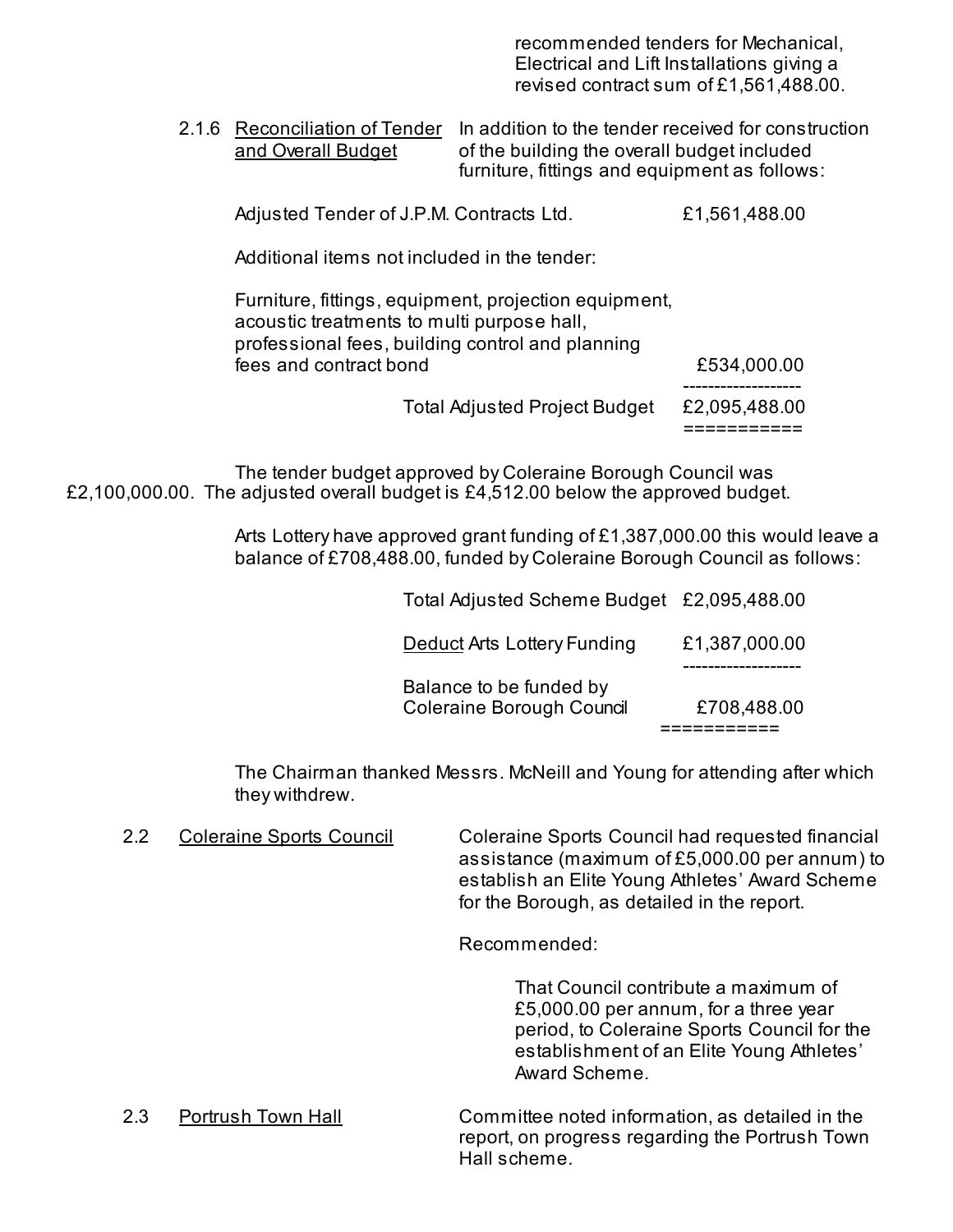2.4 Request for Financial Ballywillan Flute Band had requested financial Assistance - Ballywillan assistance towards the cost of staging the "Music Flute Band **Filute Band from the Masters**" competition at the Magherabuoy Hotel on Saturday, 1<sup>st</sup> June, 2002.

> Following a full discussion it was proposed by Councillor Deans, seconded by Councillor Watt and recommended unanimously that Council contribute £400.00 towards the cost of staging the event.

2.5 Carrick Dhu Caravan Consideration was given to a report (circulated) on Park - Shop the tender received for the lease of the shop at Carrick Dhu Caravan Park. One offer had been received by Council's letting agent viz from Mr. B. Shields, 21 Coleraine Road, Portrush in the sum of £2,600.00 per annum.

Council is recommended to accept this offer.

## **3.0 TECHNICAL SERVICES REPORT**

The Report of the Director of Technical Services was considered (previously supplied).

Matters arising:

| 3.1 | Department of Regional<br>Development - Roads Service -<br><b>Brook Street Experimental</b><br>Scheme, Coleraine | The Department proposed to make the Brook<br>Street, Coleraine experimental traffic control<br>scheme, which was introduced on 10 <sup>th</sup> December,<br>2001, permanent.                                    |
|-----|------------------------------------------------------------------------------------------------------------------|------------------------------------------------------------------------------------------------------------------------------------------------------------------------------------------------------------------|
|     |                                                                                                                  | Council is recommended to support the proposal.                                                                                                                                                                  |
| 3.2 | <b>Environment and Heritage</b><br>Service - A.S.S.I. Notification                                               | Reported that the Department of the Environment<br>had lodged notification that it had declared an area<br>at Movanagher near Kilrea, known as Trilly Hill, to<br>be an Area of Special Scientific Interest.     |
|     |                                                                                                                  | Noted.                                                                                                                                                                                                           |
| 3.3 | <b>Vehicle Maintenance Tender</b>                                                                                | Four tenders had been received for vehicle<br>maintenance, as detailed in the report, from:                                                                                                                      |
|     |                                                                                                                  | T.B.F. Thompson (Garvagh) Ltd.<br>J. Rainey & Co. Ltd.<br>W. A. Gibson, Hilltop Garage<br>Irish Road Motors Ltd.                                                                                                 |
|     |                                                                                                                  | Council is recommended to accept the tender from<br>W. A. Gibson, Hilltop Garage for Bill A plus Bill B at<br>£24,922.78 as recommended by the Director of<br>Technical Services due to the reasons as outlined. |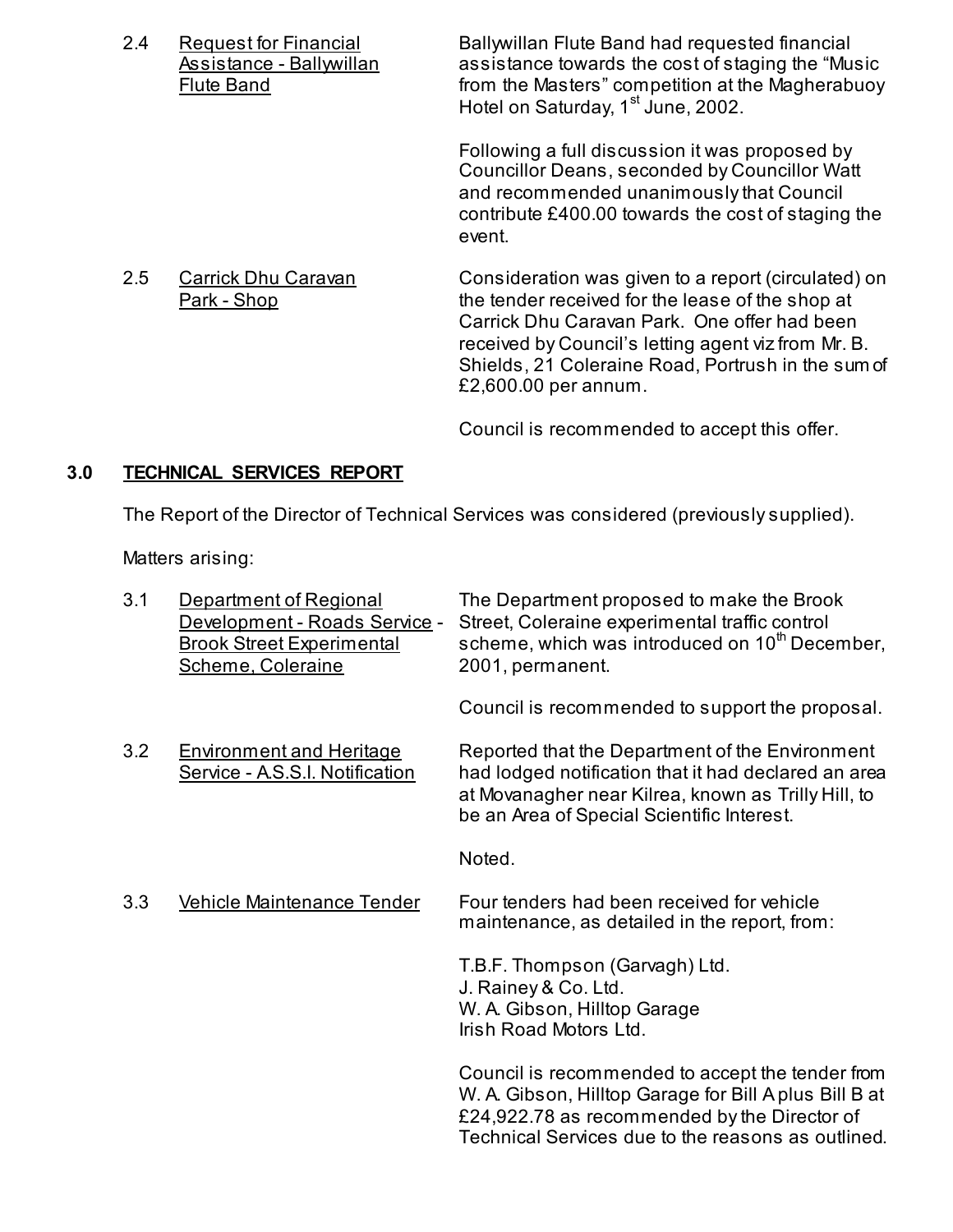Bill C - Council is recommended to accept the lowest tender for the servicing of vans and cars from T.B.F. Thompson (Garvagh) Ltd. at £5,604.43.

3.4 Street Trading Act (N.I.) Consideration was given to the minutes of the 2001 Street Trading Sub-Committee of 29<sup>th</sup> April, 2002 (previously supplied).

Council is recommended to agree to the following:

3.4.1 Issue of Stationary Location **Applicant** Licences

 Castlerock Mrs. J. O'Kane Greenmount Mr. G. Reid Dunhill Road Mr. W. J. Millar Newbridge Road Ms. D. Browne Harpur's Hill Mr. T. Laverty Ballysally Mrs. F. McNeill Loughanhill Mrs. J. Campbell

3.4.2 Trading at Lower Applications were received from five traders for the Lansdowne Road, four spaces designated by Council for trading at Portrush Lower Lansdowne Road, Portrush:

> Mr. F. Carton Mr. R. Carton Mrs. E. Gibson Mrs. J. O'Kane Ms. T. Watton

 Applying agreed Council criteria for the allocation of designated sites it is recommended that stationary licences be issued to:

 Mr. F. Carton Mrs. E. Gibson Mrs. J. O'Kane Ms. T. Watton

 The applicant, Mr. R. Carton, did not meet the criteria of being a trader licensed with Coleraine Borough Council for the past two years and trading at the location applied for.

 The Director of Technical Services agreed to give further consideration to the siting of the designated four spaces at Lower Lansdowne Road, Portrush.

 3.4.3 Mobile Licences Three applications were received for mobile hot food licences and seven for mobile ice-cream licences:

Hot Food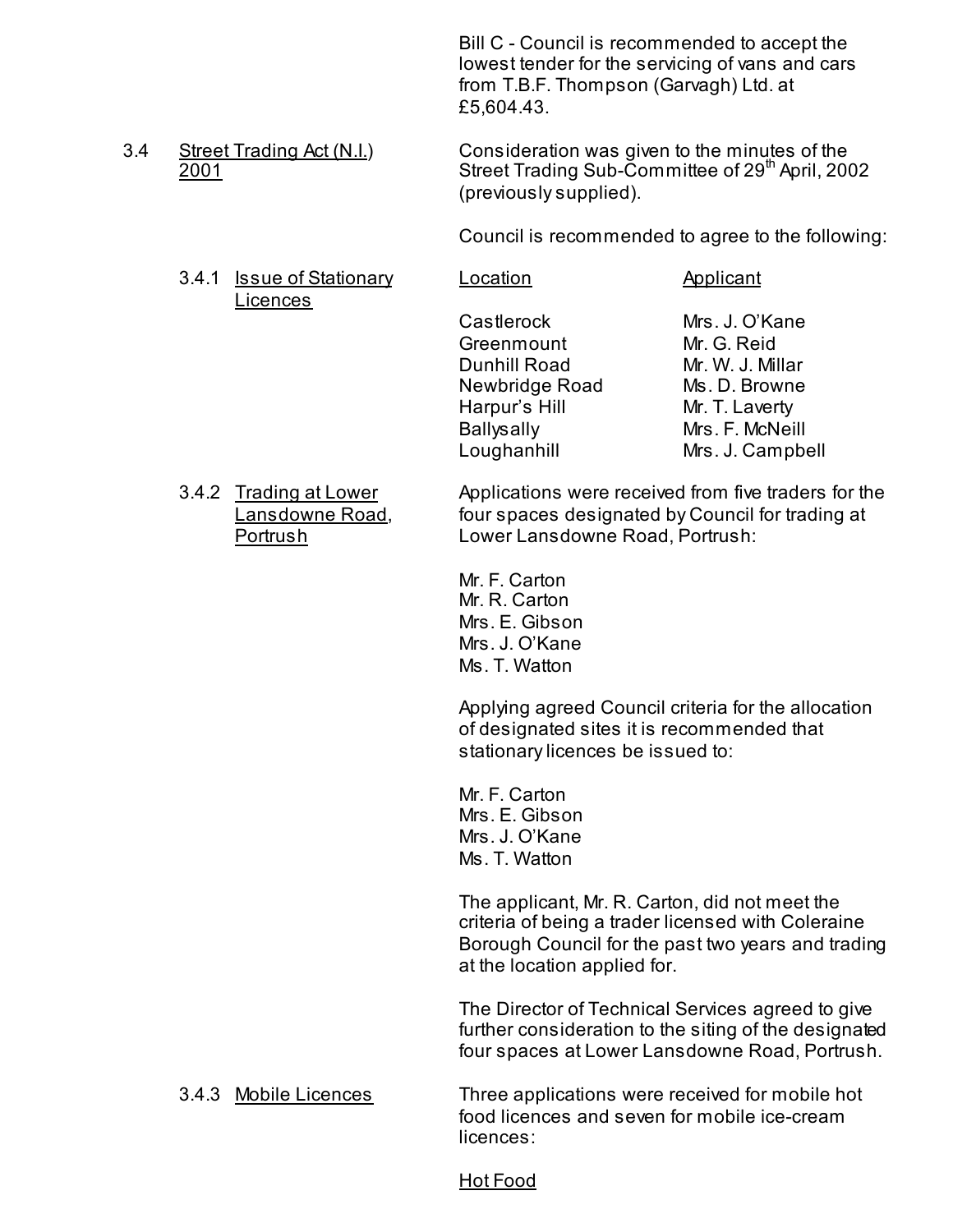|     |                                | Mr. S. Dunn<br>Mr. S. Laverty<br>Ms. T. Watton                                                                                                                                                                                          |
|-----|--------------------------------|-----------------------------------------------------------------------------------------------------------------------------------------------------------------------------------------------------------------------------------------|
|     |                                | Ice-Cream                                                                                                                                                                                                                               |
|     |                                | Mr. S. Brownlow<br>Mr. F. Carton<br>Mr. R. Carton<br>Miss S. McAfee<br>Mrs. J. O'Kane (2)<br>Mr. S. Stewart                                                                                                                             |
|     |                                | Recommended:                                                                                                                                                                                                                            |
|     |                                | That a licence be issued in each case.                                                                                                                                                                                                  |
|     | 3.4.4 Seizure of Goods, etc.   | Committee noted that it had been agreed to hire in<br>essential equipment to expedite a seizure of goods<br>and vehicles of illegal traders if necessary during<br>the North West '200' Race Day on Saturday, 18th<br>May, 2002.        |
| 3.5 | <b>Entertainments Licences</b> |                                                                                                                                                                                                                                         |
|     | 3.5.1 Bertha's Bar, Castlerock | An application for the grant of an Entertainments<br>Licence had been received in respect of:                                                                                                                                           |
|     |                                | Bertha's Bar, 6 Sea Road, Castlerock                                                                                                                                                                                                    |
|     |                                | Recommended:                                                                                                                                                                                                                            |
|     |                                | That an Entertainments Licence be<br>granted.                                                                                                                                                                                           |
|     | 3.5.2 Coca-Cola Marquee        | An application for the grant of an occasional<br>Entertainments Licence for 14, 15 and 16 May,<br>2002 - 8.00 p.m. to 1.00 a.m. daily had been<br>received in respect of:<br>Coca-Cola Marquee, Pits Area, Ballyreagh Road,<br>Portrush |
|     |                                | Recommended:                                                                                                                                                                                                                            |
|     |                                | That an occasional Entertainments Licence<br>be granted pending inspection on site when<br>the facility was erected.                                                                                                                    |
|     | 3.5.3 Bawiew Hotel,            | An application for the grant of an Entertainments                                                                                                                                                                                       |

Portballintrae **Licence had been received in respect of:** 

Bayview Hotel, 2 Bayhead Road, Portballintrae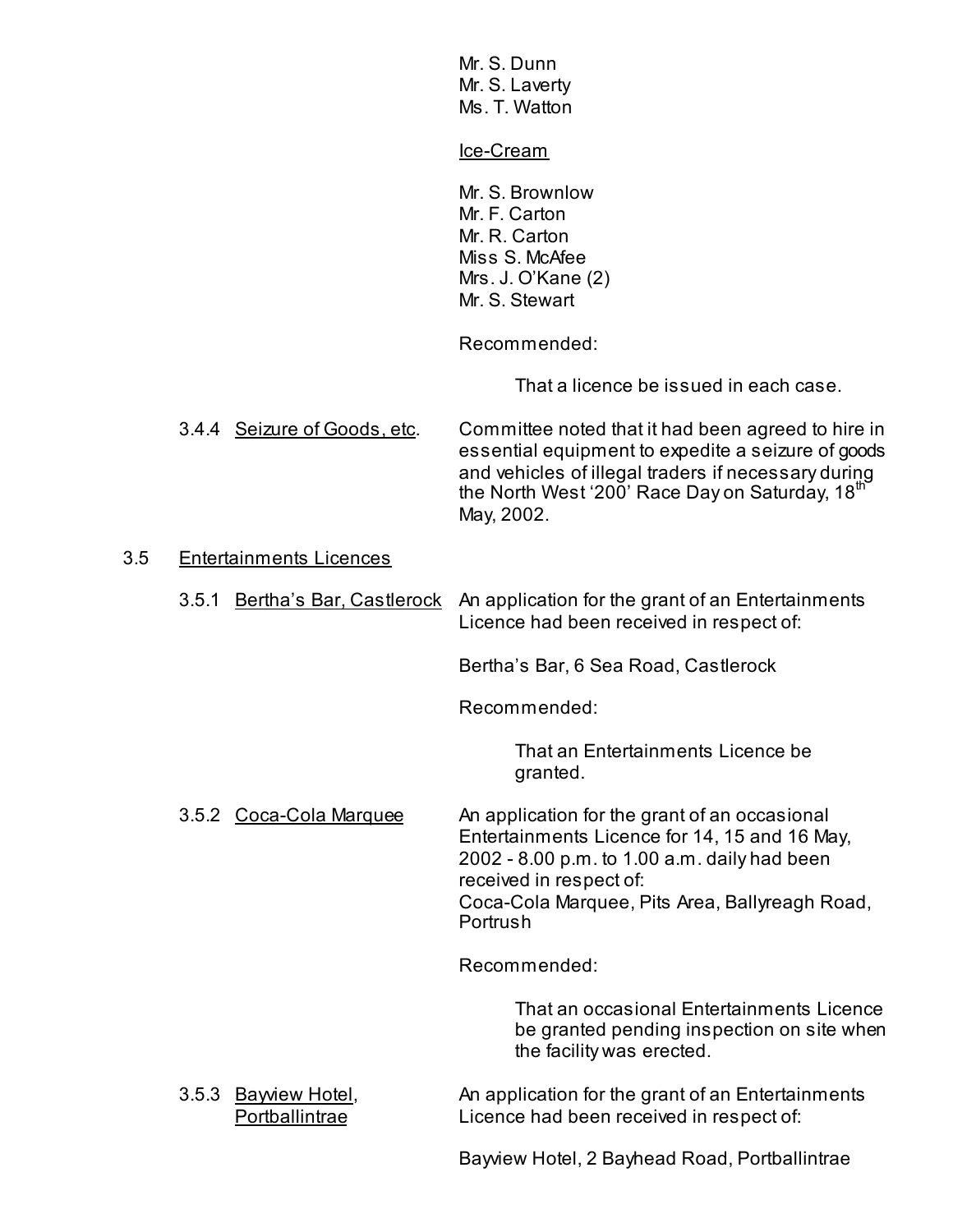Recommended:

That an Entertainments Licence be granted.

|      | 3.5.4 Marquee at Royal<br>Portrush Golf Club | An application for the grant of an occasional<br>Entertainments Licence on Saturday/Sunday 1 <sup>st</sup> /2 <sup>m</sup><br>June, 2002 8.00 p.m. to 1.00 a.m. had been<br>received in respect of:                                                                        |
|------|----------------------------------------------|----------------------------------------------------------------------------------------------------------------------------------------------------------------------------------------------------------------------------------------------------------------------------|
|      |                                              | Marquee located at Royal Portrush Golf Club,<br>Dunluce Road, Portrush                                                                                                                                                                                                     |
|      |                                              | Recommended:                                                                                                                                                                                                                                                               |
|      |                                              | That an occasional Entertainments Licence<br>be granted pending inspection on site when<br>facility was erected.                                                                                                                                                           |
| 3.6  | <b>Portstewart Coastal Walk</b>              | Consideration was given to a report circulated from<br>K.V. Barr Consultancy Services on the eight<br>applications received for inclusion on a Select List<br>for the provision of railings and furniture on the<br>path between Portstewart Crescent and<br>Portnahapple. |
|      |                                              | Council is recommended to agree to the following<br>three companies being invited to tender for this<br>scheme as recommended by the consultants viz:                                                                                                                      |
|      |                                              | P. F. Copeland Ltd., Newtownabbey<br>J. F. Fabrications Ltd., Newry<br>McGrath Eng. Ltd., Lisburn                                                                                                                                                                          |
| 3.7  | <b>Building Control</b>                      |                                                                                                                                                                                                                                                                            |
|      | 3.7.1 Approvals                              | Approval had been given for fifty-three applications.                                                                                                                                                                                                                      |
| 3.8  | <b>Enforcement Officer</b>                   | Committee noted that Mr. G. Leighton had<br>commenced employment as a Litter/Enforcement<br>Officer on 29 <sup>th</sup> April, 2002.                                                                                                                                       |
| 3.9  | "Know Your Environment"                      | Committee congratulated Council's Environment<br>Officers, Mr. J. Allen and Mrs. F. Watters, on the<br>successful operation of a community education<br>course entitled "Know Your Environment".                                                                           |
| 3.10 | <b>Atlantic Circle, Portstewart</b>          | Council is recommended to agree to the provision<br>of lighting at an estimated cost of £4,500.00 on the<br>pathway from Kinora Terrace to Portmore<br>Promenade, Portstewart, as detailed in the report.                                                                  |
| 3.11 | Arcadia, Portrush                            | Reported that it was now envisaged that work on<br>the play area and building at the Arcadia, Portrush<br>would be completed by 14 <sup>th</sup> June, 2002.                                                                                                               |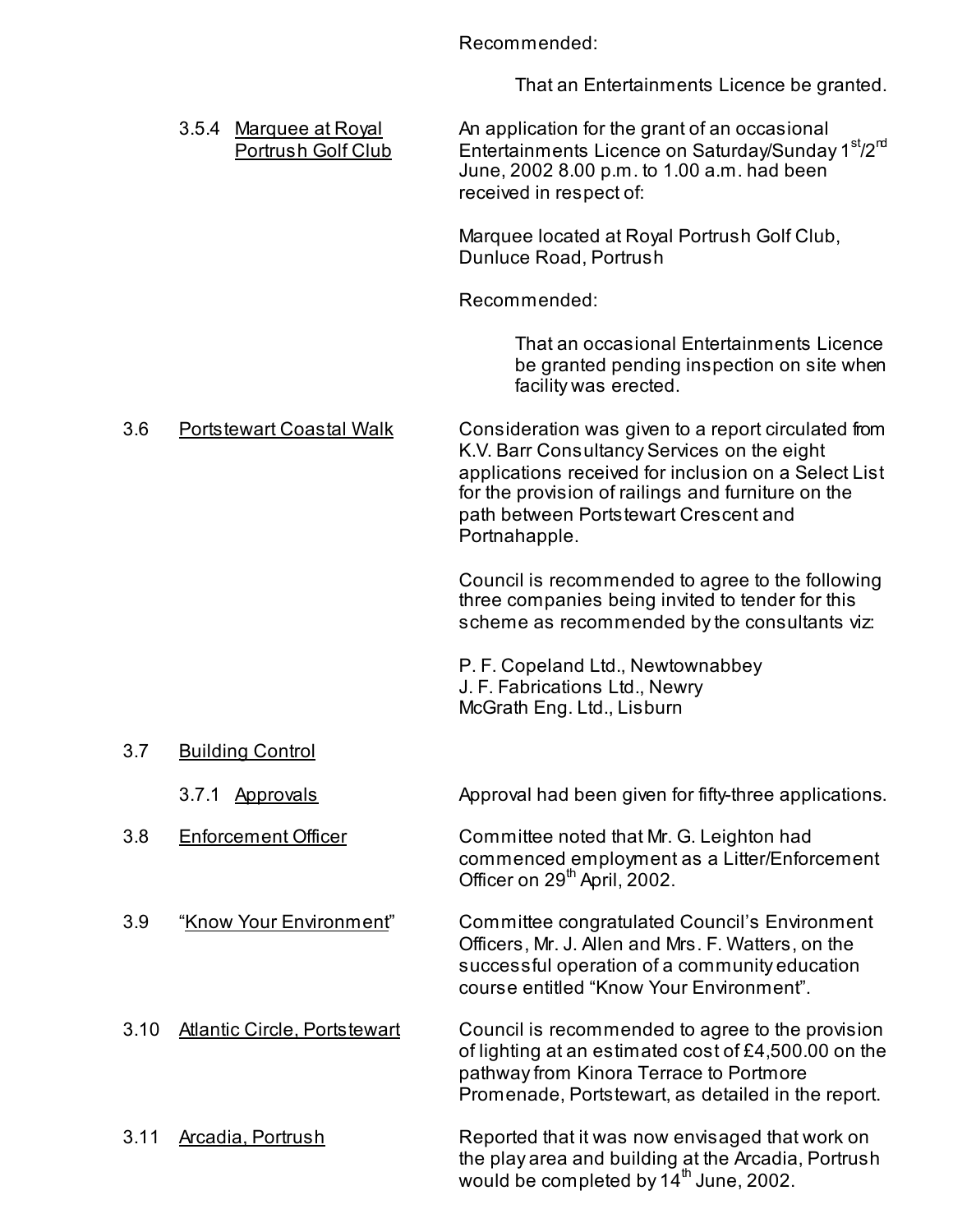An advertisement would be placed early May seeking contractors for a select list to execute Phase II of the Arcadia scheme. This would involve landscaping the remaining area of the Council property and refurbishment of the promenade structure. A pre-tender estimate was being prepared for consideration at the June meeting of Committee together with recommendations for the short list for tendering.

#### **4.0 ENVIRONMENTAL HEALTH REPORT**

The Report of the Director of Environmental Health was considered (previously supplied).

## **5.0 VISIT - BBC NORTHERN IRELAND**

Reported that the visit to Broadcasting House in Belfast had been re-arranged for the evening of Wednesday, 29<sup>th</sup> May, 2002. Members interested in attending were asked to notify the Principal Administrative Officer to facilitate transport arrangements.

It was also agreed that this item be placed on the agenda for the Policy and Development Committee on 21<sup>st</sup> May, 2002 to discuss local issues to be raised with the BBC during the visit.

## **6.0 NORTHERN IRELAND COMMONWEALTH GAMES COUNCIL**

 Read letter of thanks from the Northern Ireland Commonwealth Games Council for Council's financial assistance of £3,000.00 towards the cost of the Northern Ireland team participating in the 2002 Commonwealth Games in Manchester.

Noted.

## **7.0 JUNE MEETING OF COMMITTEE**

 Reported that due to Bank Holidays the June meeting of Leisure and Environment Committee would be held on Wednesday,  $5<sup>th</sup>$  June, 2002.

Noted.

## **8.0 SKIP AREA AT CAUSEWAY STREET, PORTRUSH**

 In response to a query the Director of Technical Services confirmed that the re-location of the skip area at Causeway Street, Portrush was being kept under review.

Noted.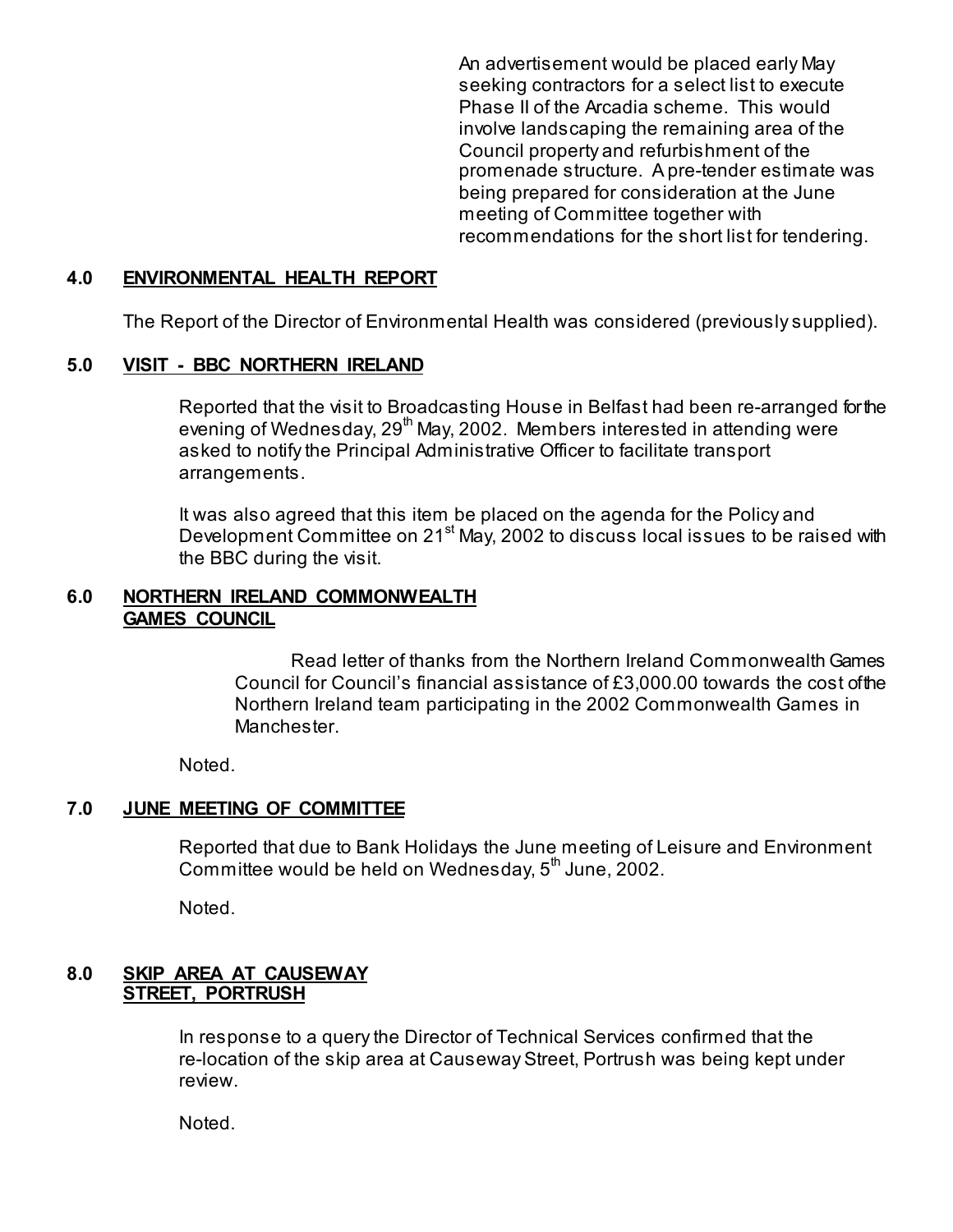## **POLICE LIAISON COMMITTEE**

## **COMMUNITY/POLICE FORUM**

# **9th May, 2002.**

## **Present:** Councillor E. A. Johnston (Mrs.) in the Chair

 The Deputy Mayor, Councillor R. D. Stewart (Item 1.0)

## **Aldermen**

P. E. A. Armitage (Mrs.) W. J. McClure E. T. Black (Mrs.)

## **Councillors**

D. D. Barbour D. McClarty O. M. Church (Mrs.) R. A. McPherson E. P. Fielding (Mrs.) A. McQuillan N. F. Hillis N. F. Hillis W. A. King

#### **Representatives**

| Mrs. I. Leacock - Coleraine Standing Conference of    |
|-------------------------------------------------------|
|                                                       |
|                                                       |
|                                                       |
|                                                       |
| Mr. K. Allister - North Eastern Education and Library |
|                                                       |
| Mr. D. Alexander - Portrush Chamber of Commerce       |
|                                                       |
|                                                       |
|                                                       |
|                                                       |
| Principal Administrative Officer, Community Relations |
|                                                       |
|                                                       |
|                                                       |
|                                                       |
|                                                       |
| Mr. S. Arbuthnot - Garvagh and District Development   |
|                                                       |
|                                                       |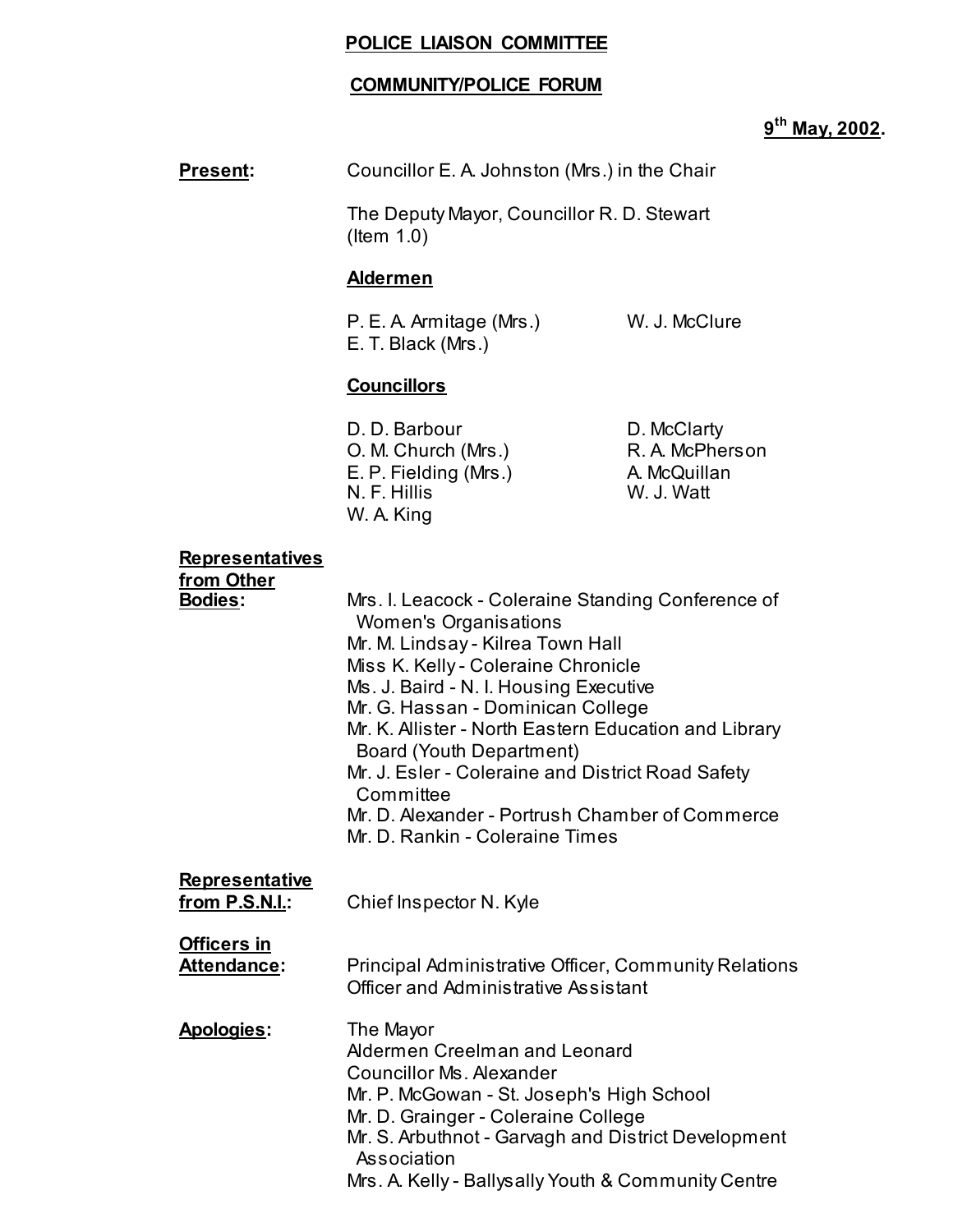Mr. E. Brolly - Portrush Regeneration Trust Mrs. R. Morrison - Soroptimist International of Coleraine Mrs. P. Halley - Divisional Education & Welfare Officer Mr. J. Curry - Ballysally Youth & Community Centre Management Committee Mrs. S. Scott - Town Centre Manager Mr. L. McKee - St. Paul's Secondary School Ms. M. Shiels - Probation Board for Northern Ireland Mr. R. Forsythe - Coleraine Academical Institution Mrs. E. M. Bell - Portballintrae Residents' Association Mr. J. Kinley - Portballintrae Residents' Association Mrs. D. Hutchieson - Coleraine High School Mr. O. Houmann - Peter Thompson Hall & Management **Committee**  Mr. Loughrey - Causeway Health & Social Services Trust Chief Superintendent R. Russell Mr. J. Frizzell - North Coast College

## **1.0 CHILD ABUSE AND RAPE ENQUIRY UNIT**

 The Chairman welcomed Acting Detective Inspector S. Cargin from (CARE) Unit, Northern Region who was in attendance to address the Forum on the work of the Unit.

 Acting Detective Inspector Cargin elaborated on the role and remit of the Unit. A varied discussion ensued on this topic during which various members' questions were answered.

The Chairman thanked Acting Detective Inspector Cargin for his informative presentation.

## **2.0 CRIME REPORT**

 Chief Inspector Kyle reported on statistics regarding crime and drug seizures in the area. The Chief Inspector answered various questions posed by members on these statistics.

The Chairman thanked Chief Inspector Kyle for his comprehensive and detailed report.

## **3.0 GENERAL MATTERS**

The following matters were raised:

- 3.1 Cars stolen and set on fire;
- 3.2 Mini riot Waterside, Coleraine;
- 3.3 Domestic crimes;
- 3.4 Drugs resources;
- 3.5 Police resources Coleraine area;
- 3.6 Judiciary insufficient punishment.

## **4.0 KILREA POLICE STATION**

 In response to a query regarding the official opening hours of Kilrea Police Station Chief Inspector Kyle agreed to investigate this matter.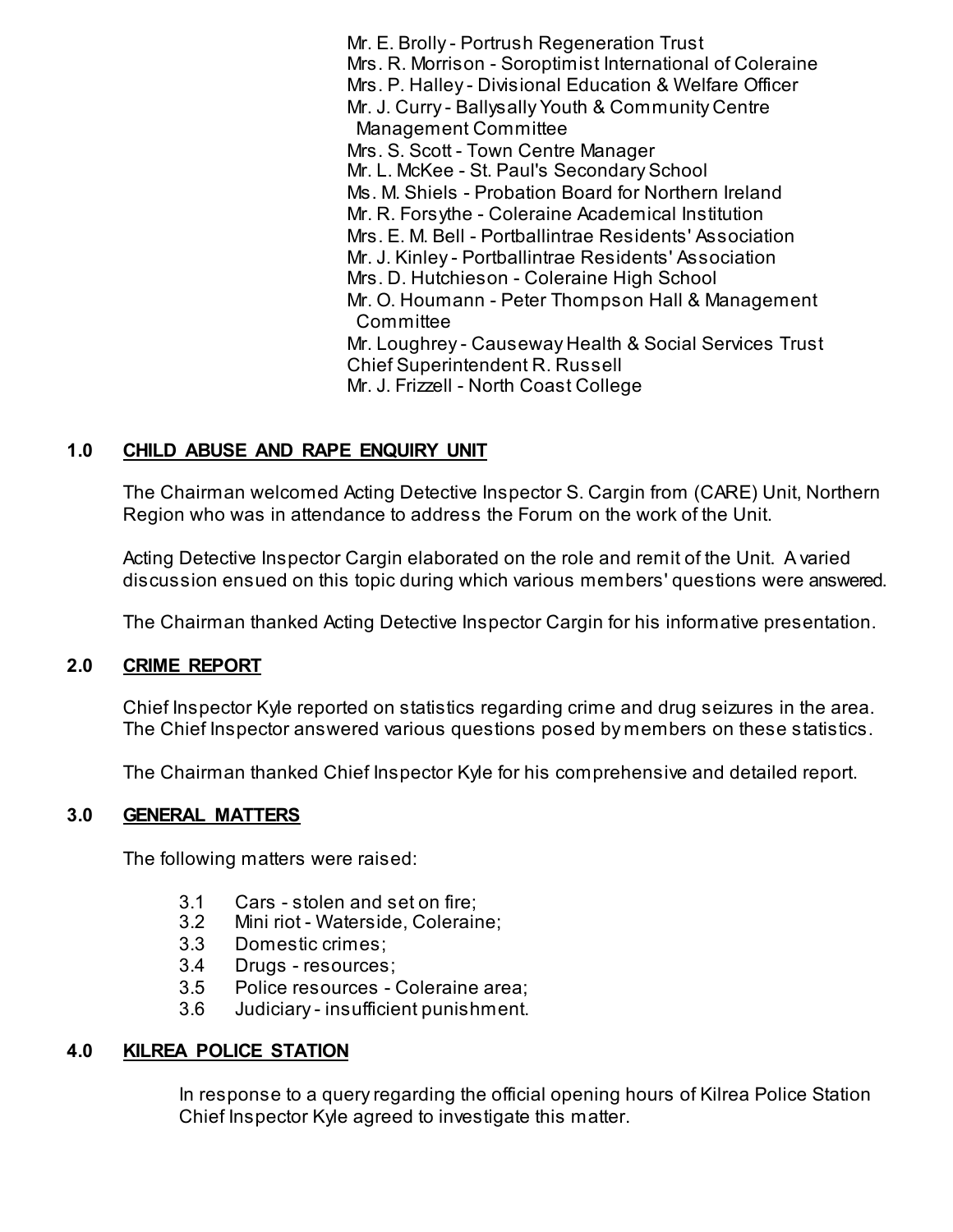#### **PLANNING COMMITTEE**

## **14th May, 2002.**

| Present:                          | Councillor O. M. Church (Mrs.) in the Chair                                                                                                                                 |                                                                                                 |  |
|-----------------------------------|-----------------------------------------------------------------------------------------------------------------------------------------------------------------------------|-------------------------------------------------------------------------------------------------|--|
|                                   | The Mayor, Councillor J. J. Dallat                                                                                                                                          |                                                                                                 |  |
|                                   | The Deputy Mayor, Councillor R. D. Stewart                                                                                                                                  |                                                                                                 |  |
|                                   | <b>Aldermen</b>                                                                                                                                                             |                                                                                                 |  |
|                                   | E. T. Black (Mrs.)<br>W. T. Creelman                                                                                                                                        | <b>B.</b> Leonard                                                                               |  |
|                                   | <b>Councillors</b>                                                                                                                                                          |                                                                                                 |  |
|                                   | C. S. Alexander (Ms.)<br>D. D. Barbour<br>J. M. Bradley<br>T. J. Deans<br>E. P. Fielding (Mrs.)<br>N. F. Hillis<br>E. A. Johnston (Mrs.)<br>(Items $1.0 - 3.4$ )            | W. A. King<br>G. L. McLaughlin<br>R. A. McPherson<br>A. McQuillan<br>E. M. Mullan<br>W. J. Watt |  |
| Also in<br>Attendance:            | Representatives from the Planning Service -<br>Ms. H. O'Toole, Miss H. Clements and<br>Mr. P. Duffy                                                                         |                                                                                                 |  |
| <b>Officers in</b><br>Attendance: | Town Clerk and Chief Executive, Principal<br>Administrative Officer and Administrative<br>Assistant<br>Aldermen Mrs. Armitage and McClure and<br><b>Councillor McClarty</b> |                                                                                                 |  |
| <b>Apologies:</b>                 |                                                                                                                                                                             |                                                                                                 |  |

## **1.0 NORTHERN AREA PLAN 2016 - ISSUES PAPER**

 The Chairman welcomed Mr. B. Robinson, Mr. K. Bustard and Mr. W. McIlmoyle from the Planning Service who were in attendance to address Committee on the Northern Area Plan 2016 - Issues Paper (previously supplied). Mr. P. Fleming, BDP Planning, was also in attendance.

 The preparation of a development plan for the Ballymoney, Coleraine, Limavady and Moyle Districts was part of an on-going programme to provide full coverage of contemporary Area Plans for all Council areas in Northern Ireland.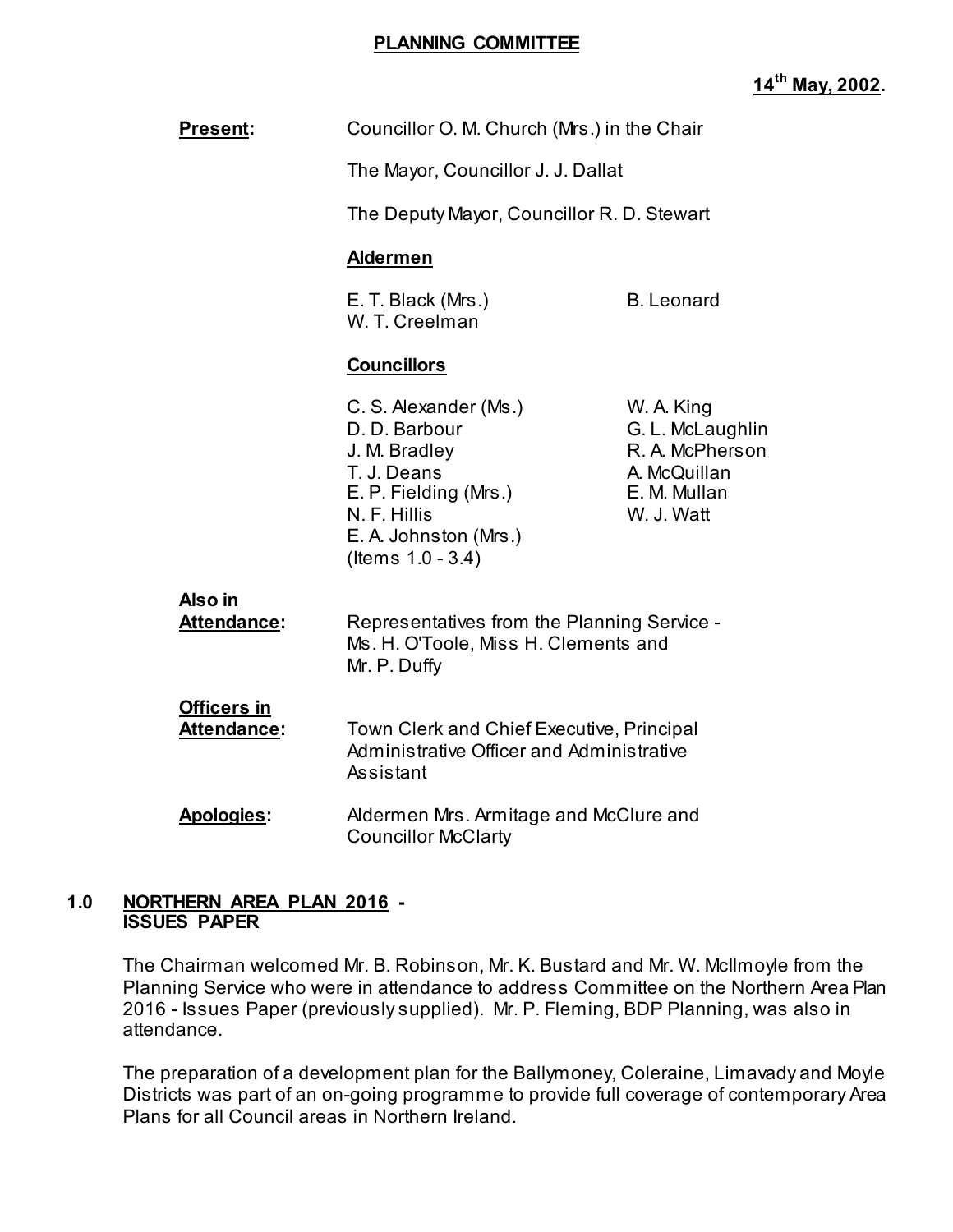The Issues Paper, prepared in accordance with Article 5 (3) of the Planning (Northern Ireland) Order 1991, was intended to promote debate focused on those issues of strategic significance which would shape the preparation of the Draft Plan.

Written comments were invited by  $6<sup>th</sup>$  August, 2002. Mr. Bustard elaborated on the contents of the Paper and highlighted a vast range of issues contained therein.

 A full discussion ensued on the topic during which Mr. Robinson and Mr. Bustard answered various members' questions.

 The Town Clerk and Chief Executive advised members that a workshop on this matter would be organised and draft proposals considered in June, 2002.

 The Chairman thanked the representatives for their informative presentation after which they withdrew from the meeting.

## **2.0 WELCOME**

 The Chairman welcomed Ms. H. O'Toole, Principal Planning Officer for Development Control to her first meeting of Committee.

## **3.0 PLANNING APPLICATIONS**

A list of ninety-two applications was considered (previously supplied).

## **Applications Deferred from Previous Meeting**

| 3.1 | <b>Application No. 7</b><br>C/2002/0032/F<br><b>Proposed housing development south</b>                               | The opinion of the Planning Service<br>was to refuse.                                                                                                                                                                            |
|-----|----------------------------------------------------------------------------------------------------------------------|----------------------------------------------------------------------------------------------------------------------------------------------------------------------------------------------------------------------------------|
|     | of Dunluce Park/ Gortnee Drive<br>(townlands of Gortnee), Portballintrae<br><u>for A. F. Hastings &amp; Co. Ltd.</u> | The Chairman welcomed Mrs. J.<br>Rankin from Portballintrae Residents'<br>Association who was in attendance to<br>speak against this application mainly<br>on the grounds of over development of<br>dwellings in Portballintrae. |
|     |                                                                                                                      | Mr. M. Bell, 20.20 Architects Ltd.<br>addressed Committee on behalf of the<br>applicant.                                                                                                                                         |
|     |                                                                                                                      | Following discussion it was agreed<br>that the application be deferred for two<br>weeks to facilitate withdrawal. If the<br>application was not withdrawn it would<br>be refused.                                                |
| 3.2 | <b>Application No. 1</b><br>C/2001/1029/F<br>Proposed re-development of site to 1                                    | The opinion of the Planning Service<br>was to approve.                                                                                                                                                                           |
|     | <u>no. townhouse and 4 no. apartments - </u><br>two-and-a-half storey (amended                                       | Reported that satisfactory amended<br>plans had been received and the                                                                                                                                                            |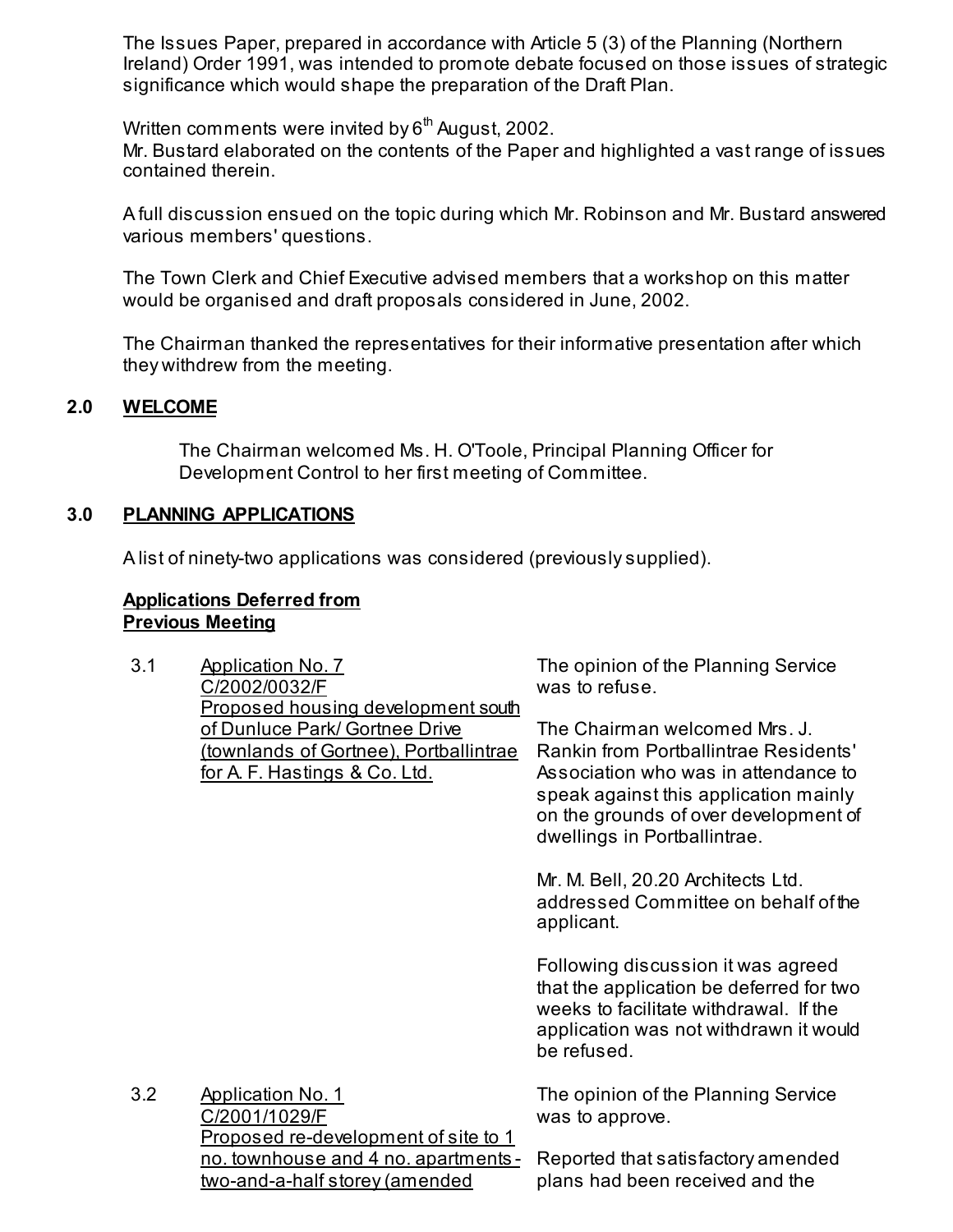scheme) at 21 Sea Road, Castlerock for Mr. and Mrs. D. McNally application would be approved.

- 3.3 Application No. 2 C/2001/1040/O Site for erection of a single storey dwelling house to the rear of 43 Shanlongford Road, Ringsend for J. Faulkner
- 3.4 Application No. 3 C/2001/1178/F Refurbishment and extension of existing amusement arcade to include confectionery shop, adventure theme playground, kiddies amusements, ground floor workshops, plant room, toilets and ground floor snooker at 11 and 11A Dunluce Avenue, Portrush for Ms. R. Forbes

The opinion of the Planning Service was to approve.

It was agreed that the application be approved.

The opinion of the Planning Service was to approve.

Following discussion it was proposed by Councillor Hillis and seconded by Councillor Ms. Alexander:

> That the application be deferred to facilitate referral to BDP Planning for examination before deciding whether it should be forwarded to the Planning Management Board for consideration.

As an amendment it was proposed by Councillor Mullan and seconded by Councillor Watt:

> That the application be approved.

On being put to the Meeting the amendment was carried, nine members voting in favour and six members voting against.

The application would, therefore, be approved.

The opinion of the Planning Service was to approve.

It was agreed that the application be approved subject to conditions regarding ridge height and the dwelling being single storey.

The opinion of the Planning Service was to refuse.

3.5 Application No. 4 C/2001/1193/O Site for dwelling with detached garage at Killyvally Road, Garvagh (adjacent to No. 92 Edenbane Road, Garvagh) for Mr. G. Boyd

3.6 Application No. 5 C/2001/1201/F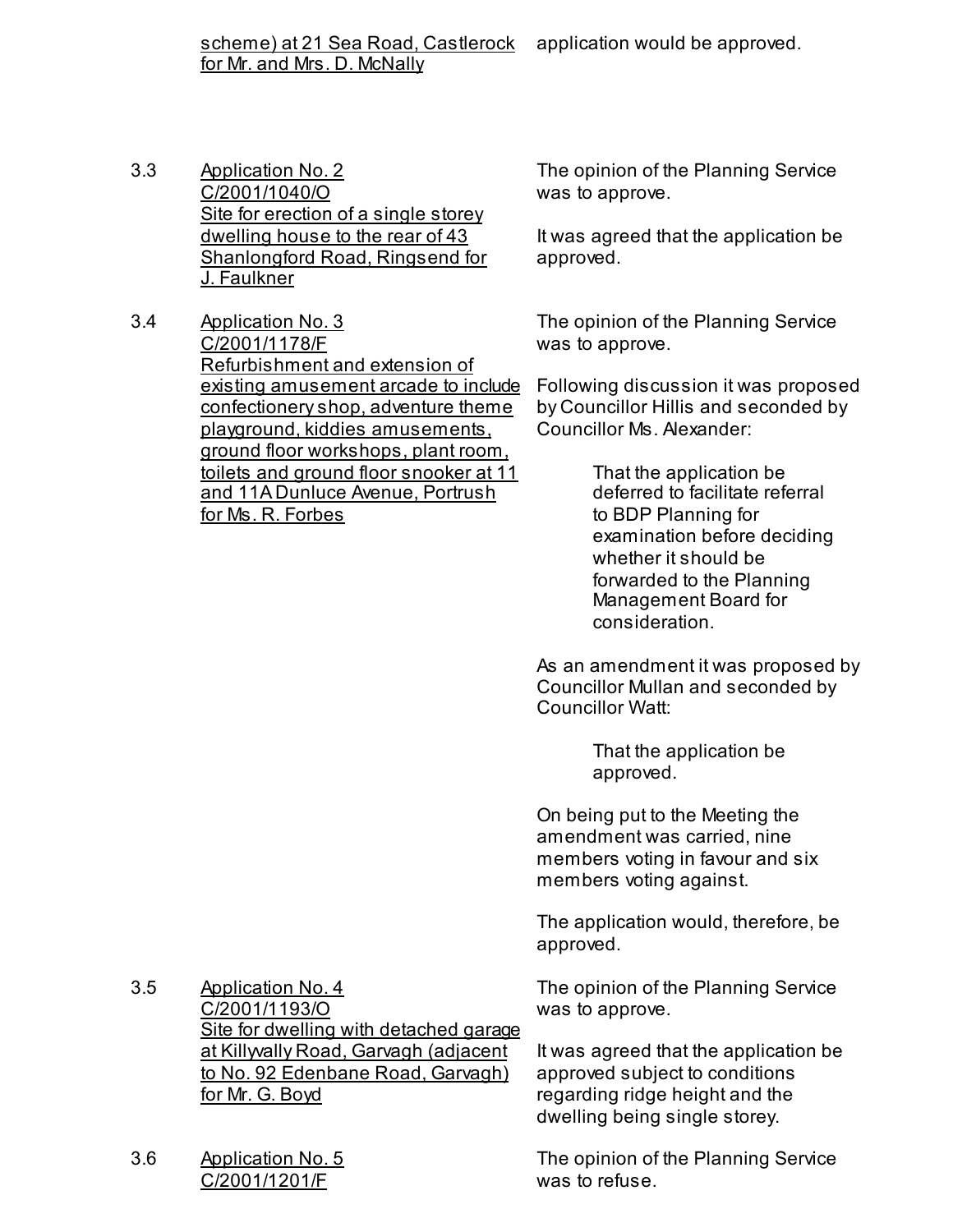Change of use from domestic vehicle store to commercial vehicle store associated with yard presently used for commercial vehicle sales at No. 15 Ballyrashane Road, Coleraine for Mr. B. McGill

3.7 Application No. 6 C/2002/0029/O Site for dwelling and garage adjacent to No. 52 Ballymacrea Road, Portrush for Mr. P. Morrow

It was agreed that the application be refused.

The opinion of the Planning Service was to refuse.

It was proposed by Councillor Watt and seconded by Alderman Creelman:

> That the application be approved.

On being put to the Meeting the proposal was carried, fourteen members voting in favour and one member voting against.

The opinion of the Planning Service was to approve.

Reported that satisfactory amended plans had been received and the application would be approved.

The opinion of the Planning Service was to refuse.

The application had now been withdrawn.

The opinion of the Planning Service was to refuse.

It was proposed by Councillor McPherson, seconded by Alderman Mrs. Black and unanimously agreed:

> That the application be approved.

The opinion of the Planning Service was to refuse.

It was agreed that both applications be refused.

3.8 Application No. 8 C/2002/0053/F Erection of replacement rear extension at 64 Mark Street, Portrush for Mr. S. Pollock

3.9 Application No. 9 C/2002/0117/O Site for bungalow and garage adjacent to 73 Letterloan Road, Coleraine for Miss A. Black

3.10 Application No. 10 C/2002/0120/O Site for dwelling and garage adjacent to No. 12 Ballindreen Road, Coleraine for Mr. G. McIntyre

3.11 Application No. 11 C/2002/0127/A Erection of free standing sign in field at Quilley Road, Coleraine for Mrs. E. McConaghy

> Application No. 12 C/2002/0128/A Erection of free standing sign in field at Mussenden Road, Articlave,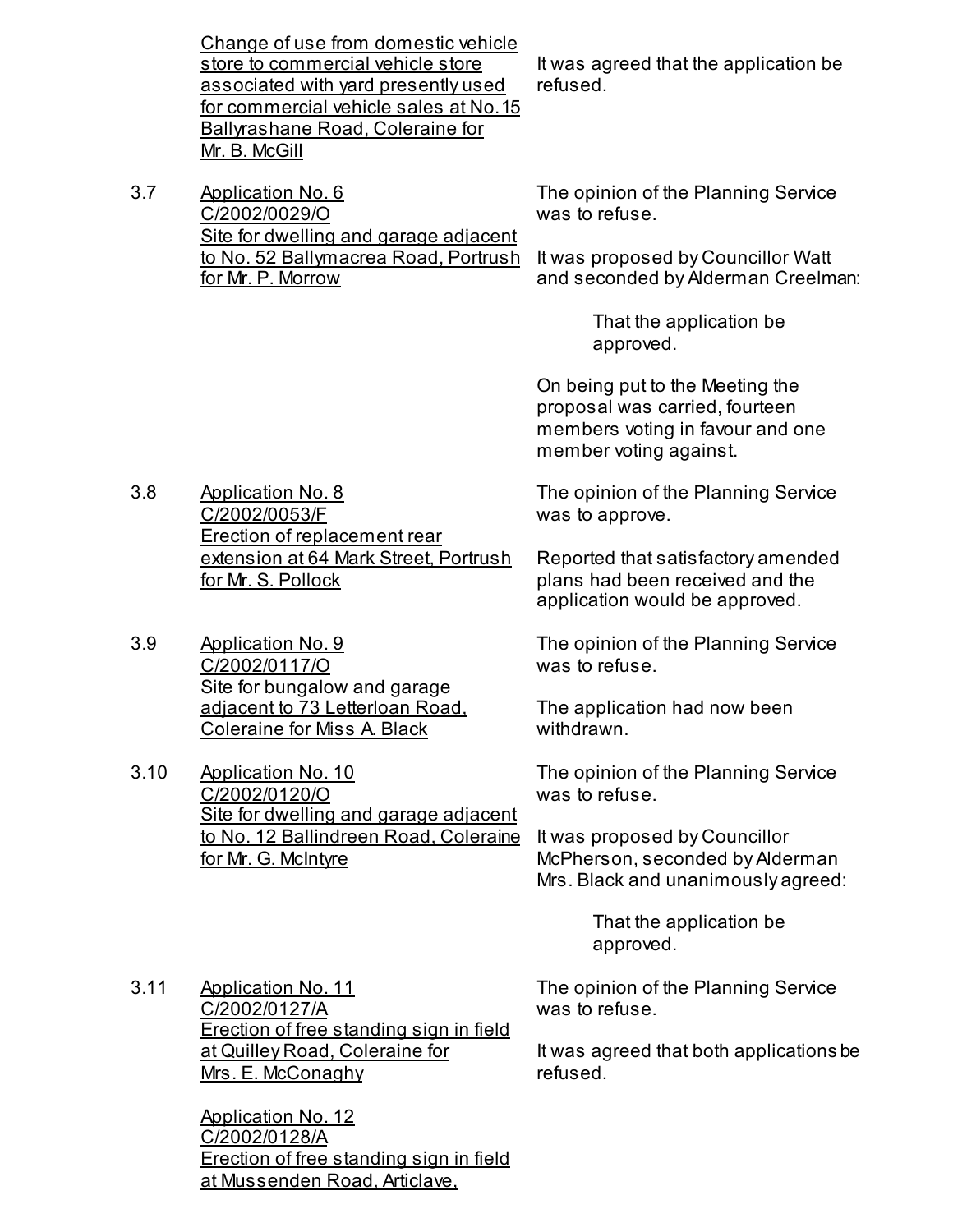Coleraine for Mrs. E. McConaghy

- 3.12 Application No. 13 C/2002/0132/O Site of dwelling and garage north east of 10 Glen Road, Garvagh for Mr. J. McNicholl
- 3.13 Application No. 14 C/2002/0151/O Site for two storey house at 4 Oldtown Road, Ballymoney for Mr. S. Taggart
- 3.14 Application No. 15 C/2002/0170/O Site for new dwelling 80m south-west of 10 Gortycavan Road, Coleraine for Mr. and Mrs. S. McCaughey
- 3.15 Application No. 16 C/2002/0194/O Site for dwelling and garage adjacent to 10 Liscall Road, Garvagh for Mr. E. Doherty
- 3.16 Application No. 17 C/2002/0201/O Building of three bedroom bungalow with attached garage at 5 Drumadragh, Blagh, Coleraine for Mr. W. Johnston
- 3.17 Application No. 18 C/2002/0202/O Site for two storey dwelling at Moneybrannon Road, Crossgar, Coleraine for Mr. J. Linton
- 3.18 Application No. 19 C/2002/0209/O Proposed site for dwelling with detached garage opposite junction of Temple Road and Lisnascreghog Road, Garvagh for Mr. P. Mullan

## **NEW APPLICATIONS**

3.19 Application No. 5 C/2002/0064/F Proposed new housing development (erection of 12 no. dwellings) and

The opinion of the Planning Service was to refuse.

It was agreed that the application be refused.

The opinion of the Planning Service was to refuse.

It was agreed that the application be refused.

The opinion of the Planning Service was to refuse.

The application had now been withdrawn.

The opinion of the Planning Service was to refuse.

It was agreed that the application be deferred for one week to facilitate withdrawal. If the application was not withdrawn it would be refused.

The opinion of the Planning Service was to refuse.

It was agreed that the application be deferred for two weeks to facilitate further discussions with the applicant.

The opinion of the Planning Service was to approve.

It was agreed that the application be approved.

The opinion of the Planning Service was to approve.

It was agreed that the application be approved.

The opinion of the Planning Service was to refuse.

It was agreed that the application be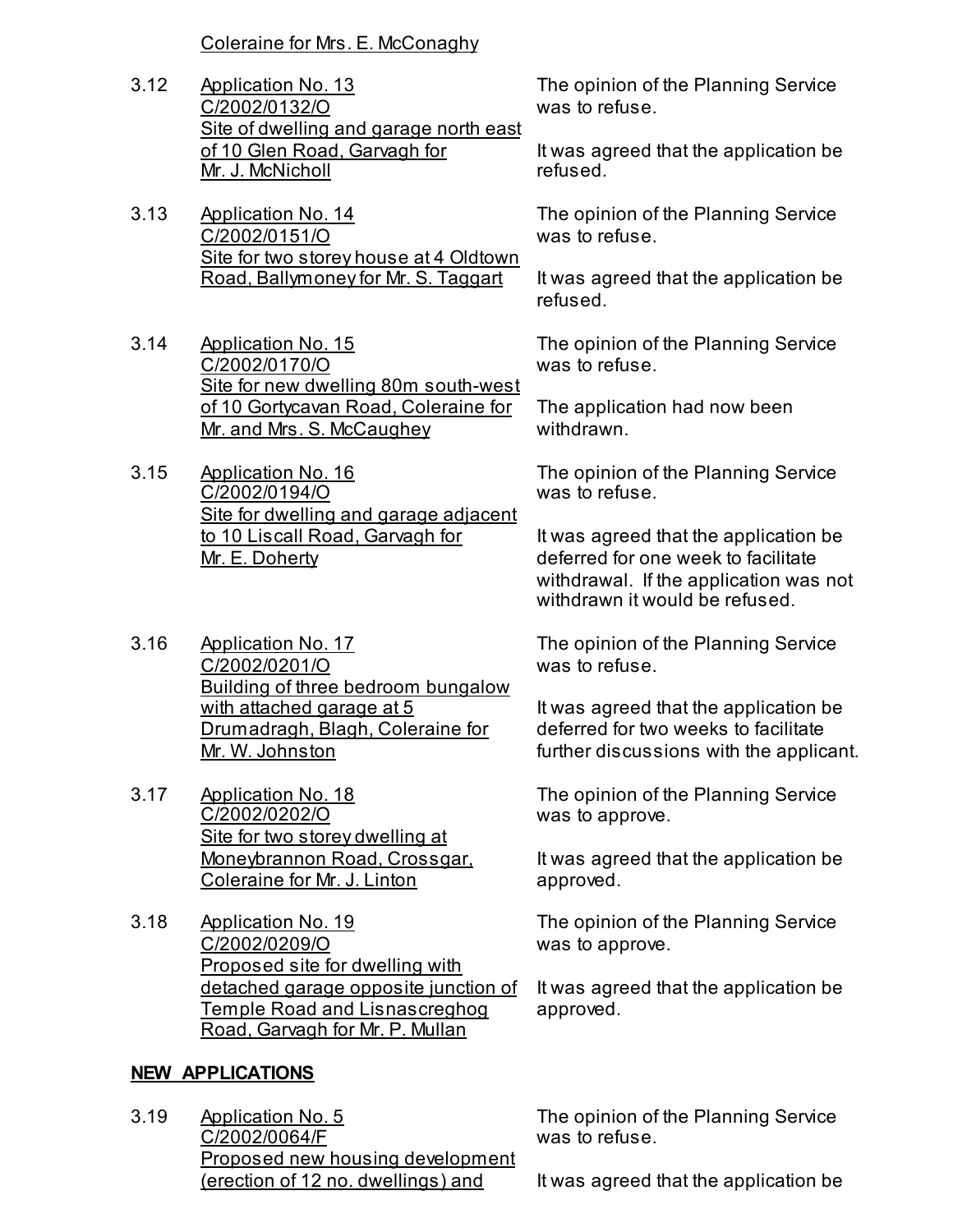determination of roads layout for same at rear of 55 and 57 Letterloan Road, Coleraine for W. Taylor

- 3.20 Application No. 6 C/2002/0068/O Site for dwelling for retiring farmer and family adjoining 27 Glenleary Road, Coleraine for Mr. and Mrs. W. Millar
- 3.21 Application No. 16 C/2002/0177/F Demolition of existing dwelling and erection of 19 no. dwellings at 100 Castlerock Road, Coleraine for C.N. Development Ltd.
- 3.22 Application No. 25 C/2002/0214/O Development of rear garden of No. 7 Hopefield Avenue for 5 no. dwellings to rear of 7 Hopefield Avenue, Portrush for Mrs. K. Lagan
- 3.23 Application No. 30 C/2002/0219/F Re-development of 46 Lower Captain Street, Coleraine for 9 no. bedsits at 46 Lower Captain Street, Coleraine for Cass Housing Developments
- 3.24 Application No. 38 C/2002/0235/O Site for dwelling and garage adjacent to 143 Edenbane Road, Kilrea for Mr. O. Shiels
- 3.25 Application No. 42 C/2002/0245/O Site for dwelling north-east of No. 72 Gorran Road, Boleran, Garvagh for Mr. M. Craig

Application No. 48 C/2002/0256/O Site for dwelling opposite No. 71 Gorran Road, Boleran, Garvagh for Mr. M. Craig

deferred for one month to facilitate an office meeting with the applicant.

The opinion of the Planning Service was to refuse.

It was agreed that the application be deferred for one month to facilitate a Council site visit.

The opinion of the Planning Service was to refuse.

It was agreed that the application be deferred for one month to facilitate an office meeting with applicant and members of Council.

The opinion of the Planning Service was to refuse.

It was agreed that the application be deferred for one month to facilitate a Council site visit.

The opinion of the Planning Service was to refuse.

It was agreed that the application be deferred for one month to facilitate an office meeting with applicant and members of Council.

The opinion of the Planning Service was to refuse.

It was agreed that the application be deferred for one month to facilitate a Council site visit.

The opinion of the Planning Service was to refuse.

It was agreed that the applications be deferred for two weeks to facilitate further discussions with the applicant.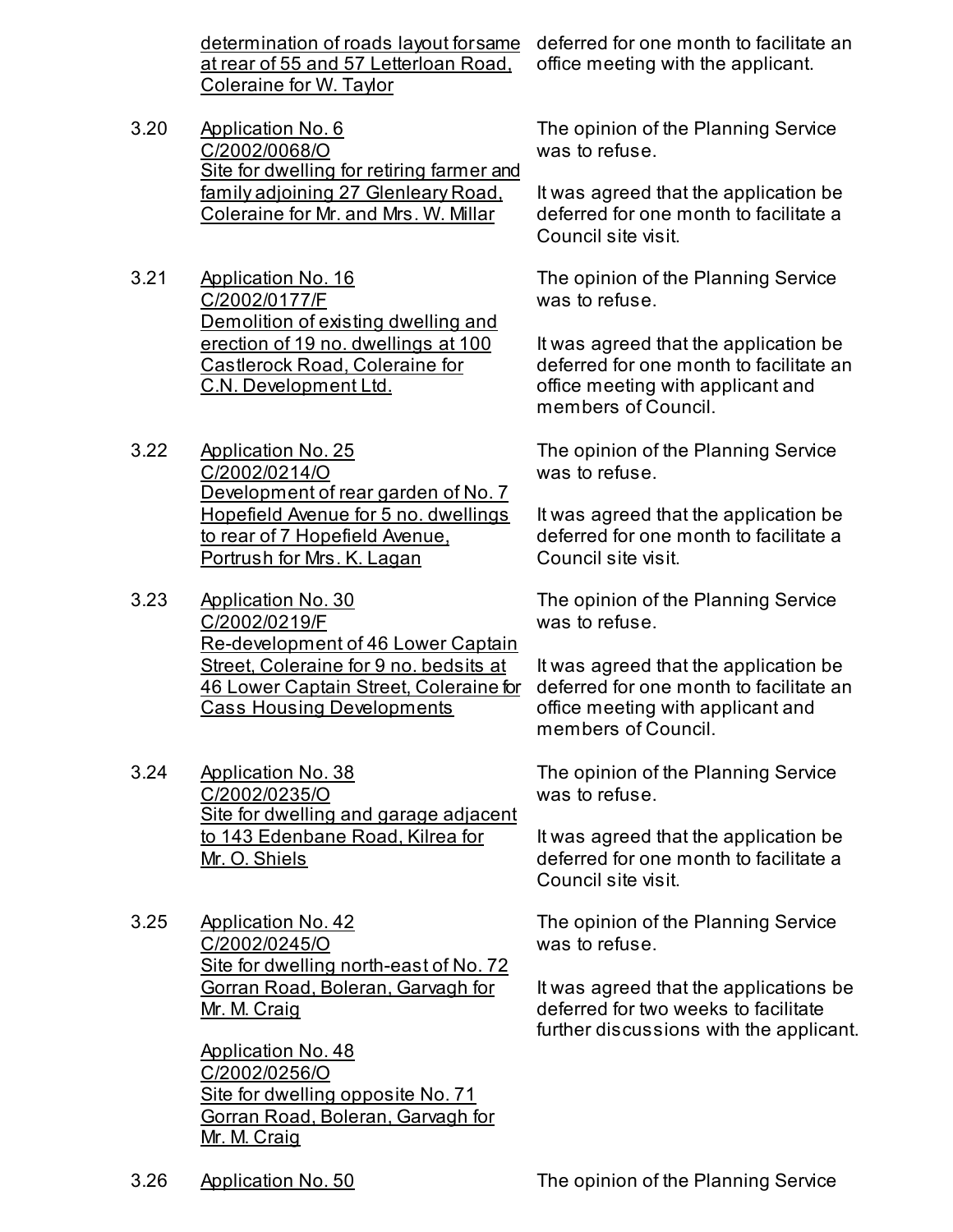C/2002/0258/F Change of use from shop premises to public house at 9-10 The Promenade, Portstewart for Three Four Ltd.

- 3.27 Application No. 51 C/2002/0259/F Erection of tourist facility incorporating bedroom accommodation and licensed inn with associated parking incorporating disused school house adjacent to 58 Cromore Road, Portstewart for Three Four Ltd.
- 3.28 Application No. 56 C/2002/0267/O Proposed new dwelling and garage adjacent to 40 Drumsaragh Road, Kilrea, Coleraine for Mr. J. McFadden
- 3.29 Application No. 61 C/2002/0276/O Outline planning for one dwelling at Moneydig Road, Kilrea for Mr. J. McAllister

was to approve.

It was agreed that the application be deferred for one month to facilitate a Council site visit.

The opinion of the Planning Service was to refuse.

It was agreed that the application be deferred to enable Planning Service to consider further information received. If agreement could be reached the application would be approved otherwise it would be brought back to a future meeting.

The opinion of the Planning Service was to refuse.

It was agreed that the application be deferred for one month to facilitate a Council site visit.

The opinion of the Planning Service was to refuse.

It was agreed that the application be deferred for one month to facilitate a Council site visit.

## **4.0 MANAGEMENT BOARD REFERRAL - APPLICATION NO. C/2001/0060/F ERECTION OF NEW OFFICE BUILDING AT SANDEL VILLAGE CENTRE, COLERAINE FOR DGK DEVELOPMENTS**

 Read letter from the Planning Service regarding the above planning application which had been referred to the Management Board for consideration.

 Following careful consideration of the application the Management Board had concluded that planning permission should be granted.

Noted.

## **5.0 DEPARTMENT OF THE ENVIRONMENT MOBILE PHONE MASTS**

Tabled:

 Information about tougher legislation and policy for mobile phone masts issued by the Environment Minister, Mr. D. Nesbitt.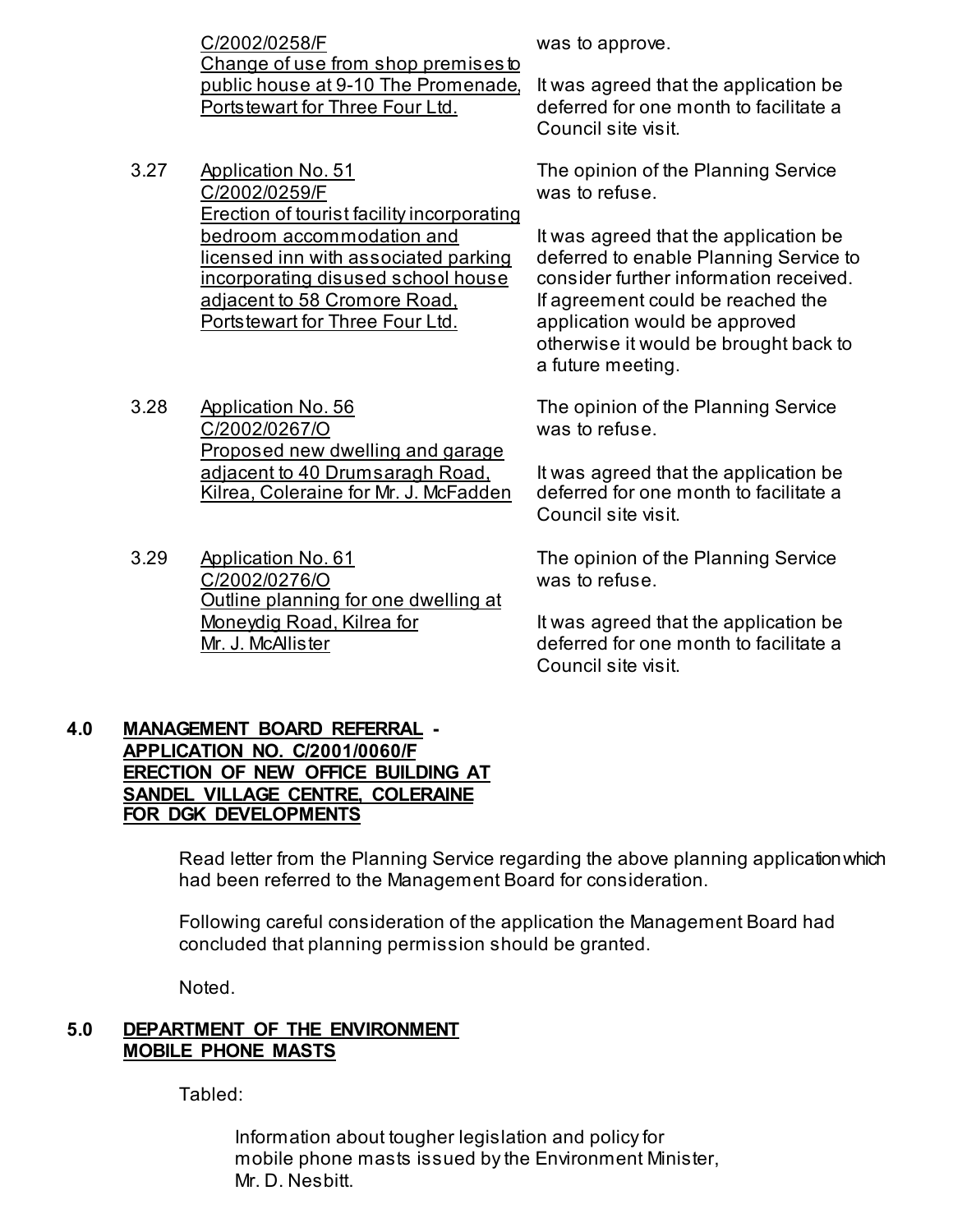## **COLERAINE BOROUGH COUNCIL ZOMBA SUB-COMMITTEE**

## **17th May, 2002**

**Present:** The Mayor, Councillor J. J. Dallat, in the Chair Councillor T. J. Deans Councillor W. A. King Councillor D. McClarty The Town Clerk and Chief Executive Mrs. K. Wallace - Administrative Assistant

**Apology:** Councillor Mrs. E. P. Fielding

The Town Clerk and Chief Executive explained that the Zomba Sub-Committee, which had been established following the Policy and Development Committee on 16<sup>th</sup> April, 2002 had been asked:

"To investigate the project on the following basis:

- (a) to investigate the formation of a technical support partnership between Council and the Municipality of Zomba, including the fostering of links between University of Ulster and Chancellor College;
- (b) to explore the interest in our local community in supporting the people of Zomba through practical forms of assistance to alleviate poverty and hardship".

The Mayor gave a brief outline of the background to the proposed link with the Municipality of Zomba and reported that local churches had, to a large extent, communicated their support for such a link. Interest had also been expressed by Professors McKenna and Roebuck, University of Ulster, in being involved with any support project.

The Town Clerk and Chief Executive circulated copies of a letter received from the Chief Executive of the Municipality detailing examples of the type of technical support projects which were needed by the Municipality and which could perhaps be provided by Council.

Emphasis was placed on the technical nature of any support that Council would provide to the Administration in Zomba; however, if community interest proved strong enough to offer more general assistance, Council would facilitate the formation of a local group to manage such community approach which would provide practical rather than financial support.

The importance of developing and sustaining formation of such international links was discussed and it was noted that this had also been recognised by the Northern Ireland Assembly International Development Group, which would be giving consideration to co-ordinating a regional approach. Members considered that a Coleraine project could give a lead for other councils to embark on similar initiatives.

An Action Plan detailing available funding and the way forward over the next 18 months would be drawn up by the Town Clerk and Chief Executive.

Members agreed to recommend to Council that the establishment of the proposed link with Zomba be approved.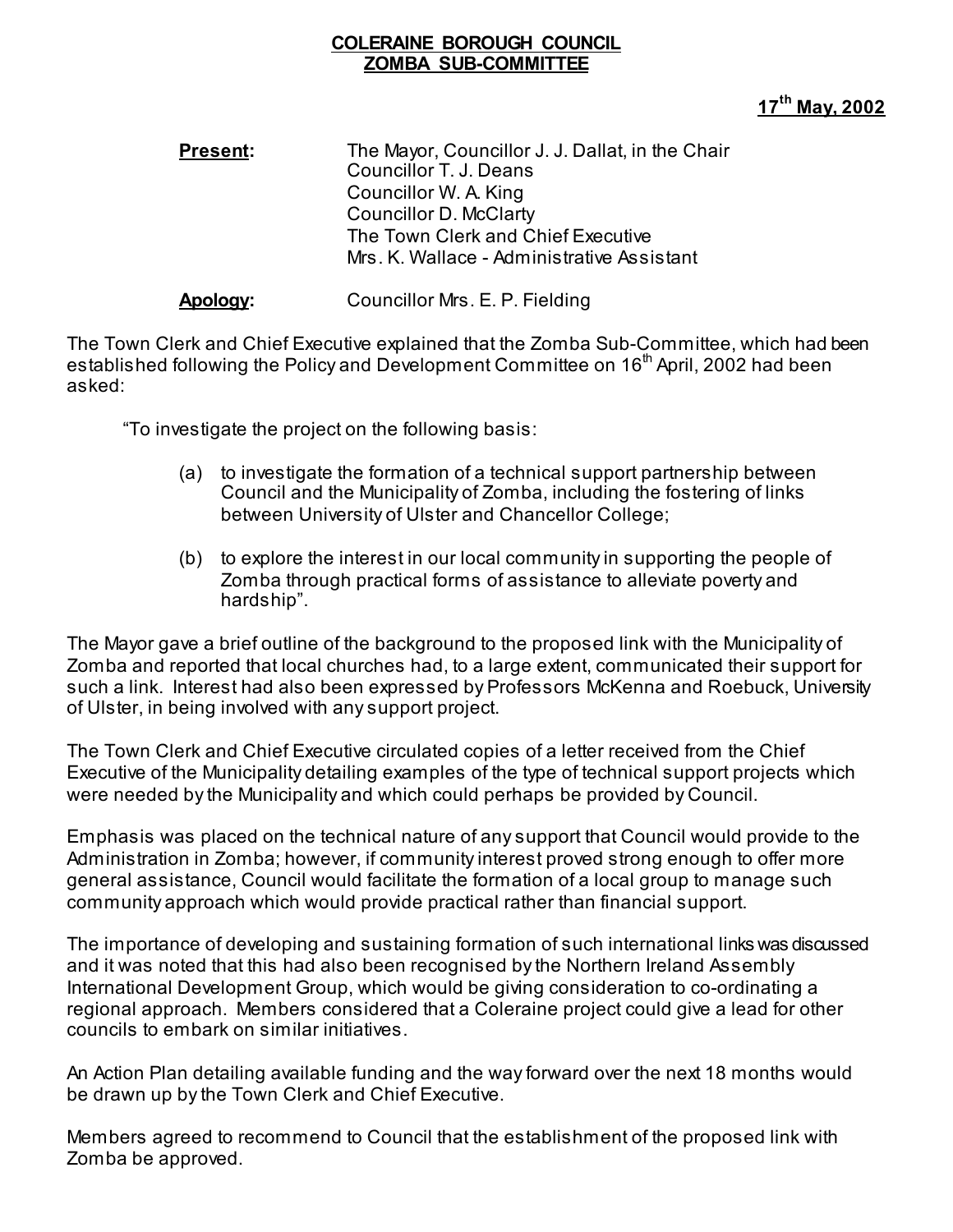## **POLICY AND DEVELOPMENT COMMITTEE**

**Present:** Councillor J. M. Bradley, in the Chair

The Mayor, Councillor J. J. Dallat

The Deputy Mayor, Councillor R. D. Stewart

Aldermen

| P. E. A. Armitage (Mrs.) | W. T. Creelman    |
|--------------------------|-------------------|
| E. T. Black (Mrs.)       | <b>B.</b> Leonard |
| (Items $1.0 - 9.0$ )     | W. J. McClure     |

## **Councillors**

- D. D. Barbour W. A. King (Items 1.0 - 10.0) D. McClarty O. M. Church (Mrs.) (Items 1.0 - 9.0) T. J. Deans G. L. McLaughlin E. P. Fielding (Mrs.) R. A. McPherson N. F. Hillis **A. McQuillan** E. A. Johnston (Mrs.) E. M. Mullan (Items 1.0 - 9.0) W. J. Watt
- **Officers in** Town Clerk and Chief Executive, Director of Corporate Attendance: Services, Director of Leisure Services, Head of Development Services (Items 1.0 - 3.0), Principal Administrative Officer, Policy Development Officer (Items 1.0 - 20.0), Personnel Officer, Finance Officer and Administrative Assistant

**Apology:** Councillor Ms. Alexander

## **1.0 NORTH WEST - NATURAL GAS PIPELINE**

Mr. Steve Yeager and Mr. John Barry from BGE N.I. were present to address Committee on the proposed gas pipeline for the North West.

The BGE N.I. representatives outlined the company's current holdings in Scotland and Ireland and the three phases of the North West pipeline project. They then answered members' questions on various aspects of their presentation.

The Chairman thanked Mr. Yeager and Mr. Barry for their informative presentation and wished them success with the project.

## **2.0 CORPORATE SERVICES REPORT**

The report of the Director of Corporate Services was considered (previously supplied).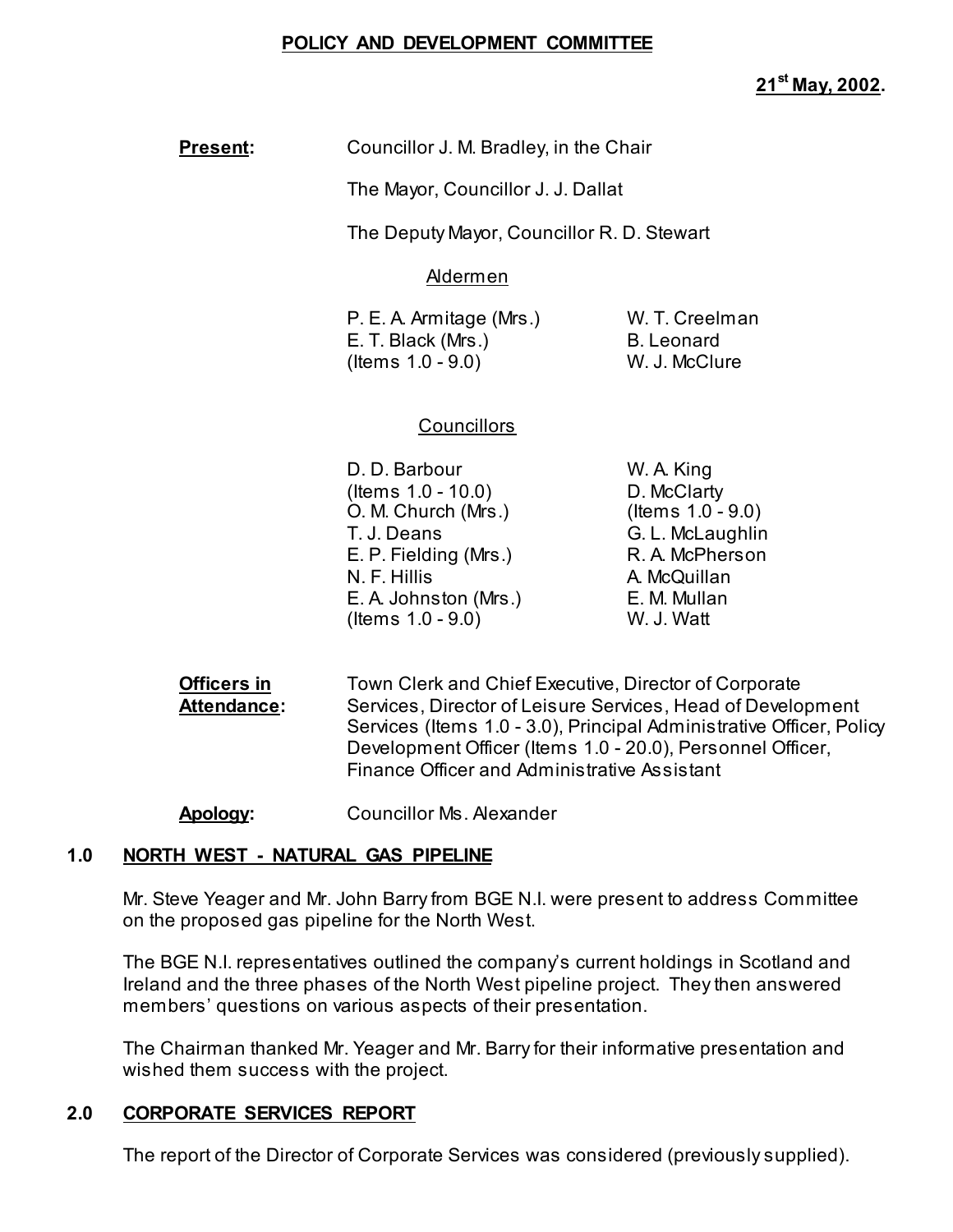| 2.1<br>2.2 | <b>Premature Retirement</b><br>Redundancy - Flowerfield | It was agreed that these matters be considered<br>"In Committee" at the end of the meeting.                                                                  |
|------------|---------------------------------------------------------|--------------------------------------------------------------------------------------------------------------------------------------------------------------|
| 2.3        | <b>Checking of Accounts</b>                             | Recommended:                                                                                                                                                 |
| the        |                                                         | That the following Councillors be nominated<br>to examine creditors' payment vouchers for                                                                    |
|            |                                                         | next three months:                                                                                                                                           |
|            |                                                         | Councillors Mrs. Johnston and Mullan.                                                                                                                        |
| 2.4        | <b>Matters for Information</b>                          |                                                                                                                                                              |
|            |                                                         | 2.4.1 Accounts<br>Committee noted that<br>creditors' payments for<br>April, as per lists circulated, had been issued as<br>follows:                          |
|            |                                                         | Revenue A/C - (i)<br>$-$ £456,287.06<br>£86,323.50<br>(ii)<br>Capital A/C<br>$-$ £456,047.15<br>Petty Cash A/C<br>$- E 64,924.93$                            |
| 2.5        | <b>Annual Report and Accounts</b>                       | Members noted that work had commenced on the<br>preparation of Council's Annual Report and<br>Accounts for the year ended 31 <sup>st</sup> March, 2002.      |
| 2.6        | <b>Insurance Costs</b>                                  | Members noted information, as detailed in the<br>report, on an increase in insurance costs of<br>£150,000 (58%).                                             |
|            |                                                         | Following discussion on how best to address the<br>issue of extensive increases in insurance costs, it<br>was recommended:                                   |
|            |                                                         | That NILGA be requested to approach the<br>British Insurers' Association on behalf of all<br>twenty-six Councils.                                            |
|            |                                                         | Measures taken to reduce insurance costs as far                                                                                                              |
| as         |                                                         | possible were outlined and further efforts to keep<br>within current spending estimates would be<br>reported back to Committee.                              |
| 2.7        | <b>New Appointments</b>                                 | The following appointments had been made in<br>accordance with the Local Government Staff<br>Commission's Code of Procedure on Recruitment<br>and Selection: |
|            |                                                         | Leisure Services Department                                                                                                                                  |

Sports Development Officer (replacement) -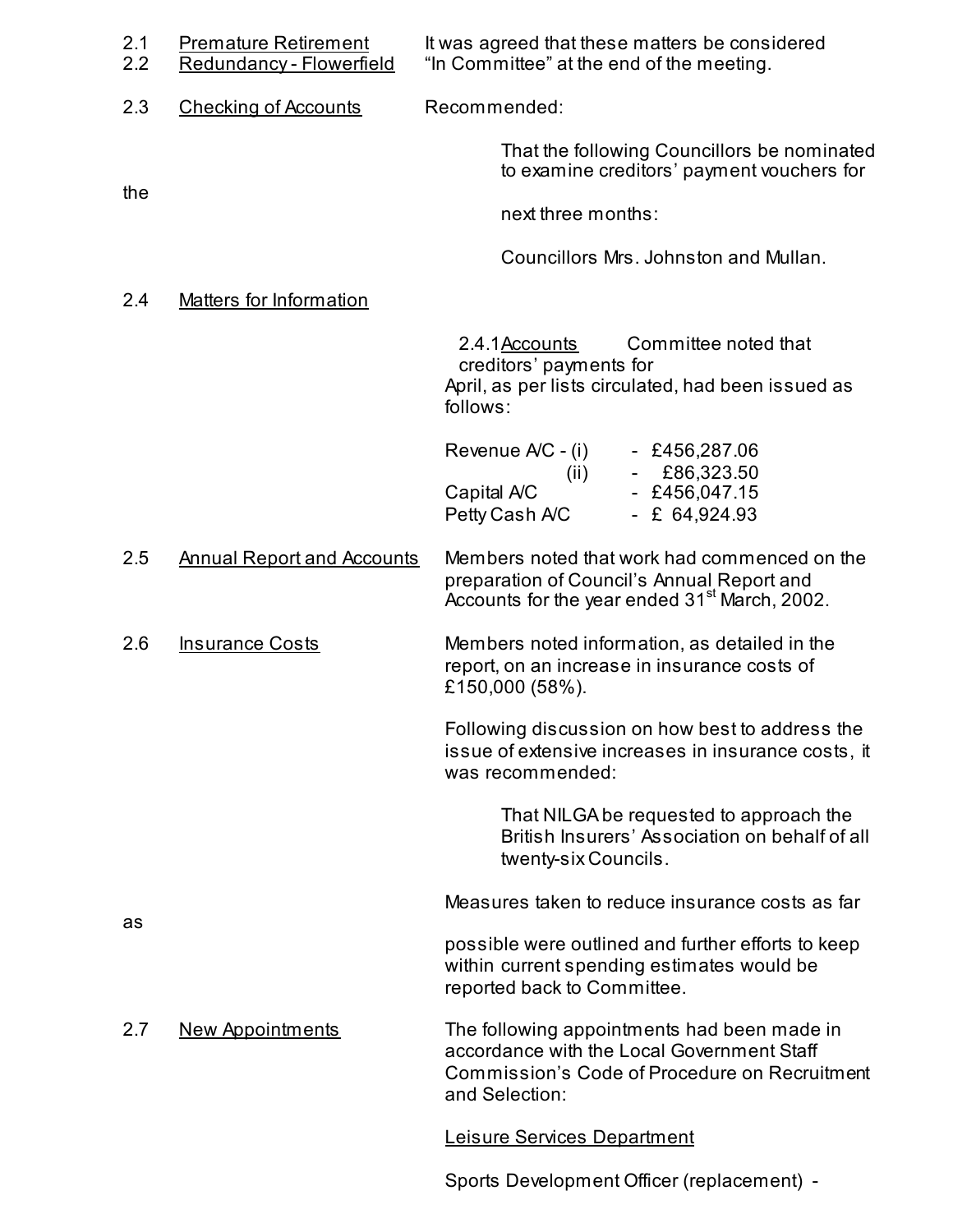|             |     |                       | Mr. R. S. Downey                                                                                                                             |
|-------------|-----|-----------------------|----------------------------------------------------------------------------------------------------------------------------------------------|
|             |     |                       | P/T Events Assistant (new post) -<br>Mr. R. K. Little                                                                                        |
|             |     |                       | <b>Technical Services Department</b>                                                                                                         |
|             |     |                       | Litter Warden/Enforcement Officer (new post) -<br>Mr. G. J. Leighton                                                                         |
|             |     |                       | 2 Labourers (replacements):<br>Mr. J. McNeill and Mr. A. A. Taylor                                                                           |
|             | 2.8 | Absenteeism 2000/2001 | An outline of The Local Government Audit Office's<br>annual report on Absenteeism for the year<br>2000/2001 (previously supplied) was given. |
|             |     |                       | Committee noted information, as contained in the<br>report, on Coleraine Borough Council's                                                   |
| performance |     |                       | over a four year period, which had again resulted                                                                                            |
| in          |     |                       | Council being placed in quartile "A", the top<br>performing group.                                                                           |

## **3.0 DEVELOPMENT SERVICES REPORT**

The report of the Head of Development Services was considered (previously supplied).

|        | 3.1 | <b>Tourism Facts and Local</b><br><b>Authority Tourism</b><br>Estimates 2000 | A report giving a brief analysis of the 2000 Tourism<br>Figures (circulated) was presented to members,<br>the full report produced by the Northern Ireland<br>Tourist Board having been previously supplied for<br>information. |
|--------|-----|------------------------------------------------------------------------------|---------------------------------------------------------------------------------------------------------------------------------------------------------------------------------------------------------------------------------|
| taking |     |                                                                              | The Head of Development Services reported that<br>action plans were in place to address the trends<br>identified in the report and answered members'<br>queries on the likely figures for the 2001 period,                      |
|        |     |                                                                              | into account the impact of the Foot and Mouth<br>Disease outbreak.                                                                                                                                                              |
|        | 3.2 | Association of Inner Wheel<br>Clubs G.B. and Ireland                         | Council is recommended to agree a contribution<br>of £300 towards sightseeing tours of the area by<br>the members of the Association.                                                                                           |

## **4.0 LAND AND PROPERTY**

 The report of the Principal Administrative Officer on Land and Property was considered (previously supplied).

4.1 Land at Kerr Street and Council is not recommended to transfer land at<br>Bath Terrace, Portrush Kerr Street Green and Bath Terrace to DOE Roa Kerr Street Green and Bath Terrace to DOE Roads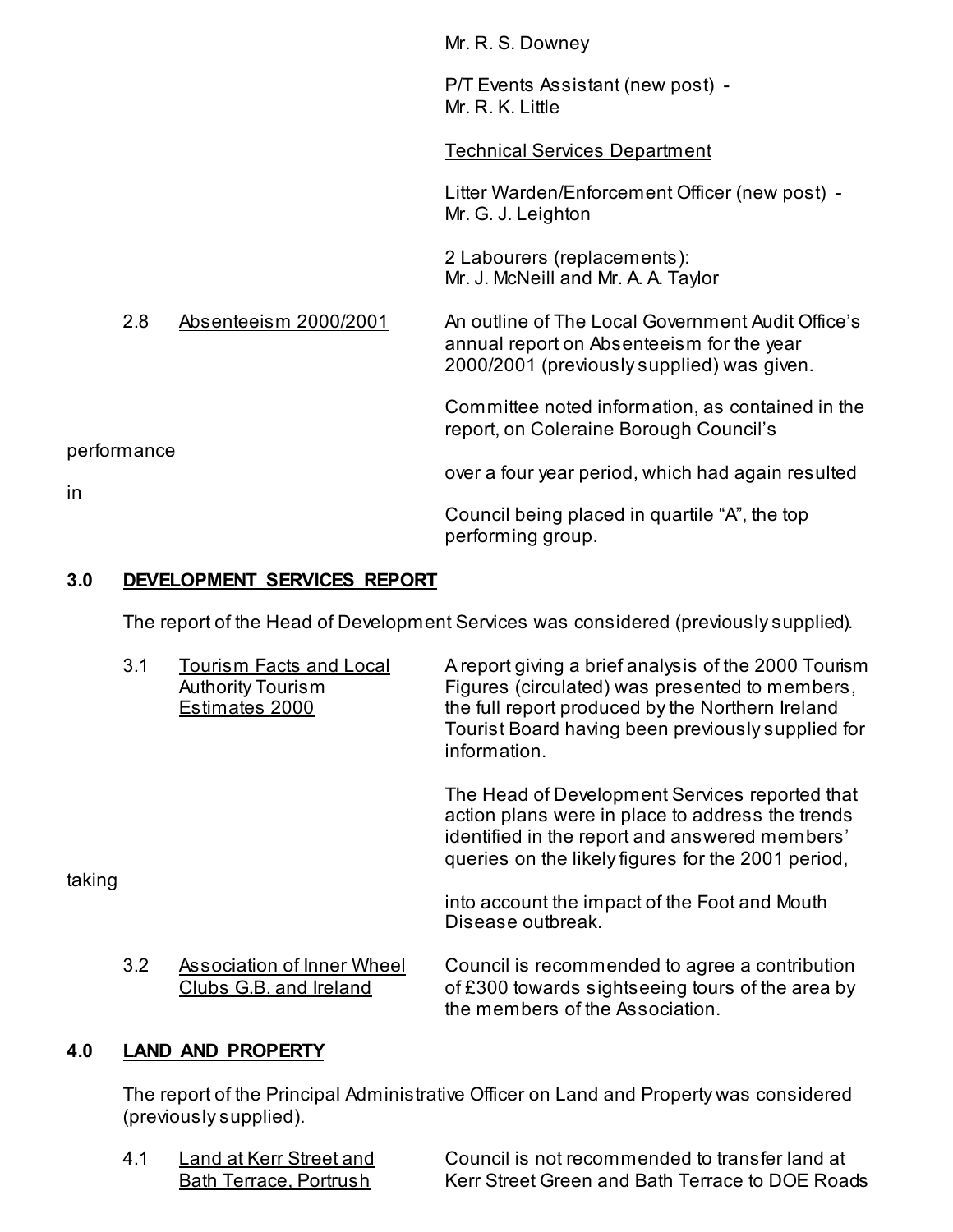Portrush.

4.2 Shelter at East Strand, Council is recommended to decline a request from Portrush Portrush Branch of Alcoholics Anonymous to lease the shelter at East Strand six evenings per week for

meetings.

 The Principal Administrative Officer would contact the group to appraise them of alternative options which might be available to meet their requirements.

4.3 Land at Bushfoot, Council is recommended to approve a request by Mr Portballintrae W. D. Bustard of 49 Bushfoot Road, Portballintrae to kerb and grass a one metre strip of Council land outside his property. An appropriate licence between Council and Mr. Bustard will be

completed.

Borough Council with W. J. **Watters** 

4.4 Wayleave at Portrush Road, Council is recommended to accept the sum of Coleraine - Coleraine E1,500 as compensation for grant of this wayleave.

4.5 Coleraine Market Yard The Town Clerk and Chief Executive provided an update on the project and advised that three detailed development submissions were now being sought.

## **5.0 NOTICE OF MOTION SUBMITTED BY ALDERMAN W. J. McCLURE**

 The undernoted Notice of Motion, which was amended from the original format submitted by the proposer, was proposed by Alderman McClure and seconded by Councillor Watt:

 "We the members of Coleraine Borough Council instruct the officers of Council to have a stained glass window installed in the Council Offices or Coleraine Town Hall to commemorate the Golden Jubilee of Her Majesty Queen Elizabeth II."

The Motion was agreed by assent.

As a supplement to the above Motion, it was proposed by Councillor McClarty, seconded by Alderman Mrs. Black and recommended:

That Council establish a sub committee to consider cost, size and design of such a window.

**6.0 DEPARTMENT OF EDUCATION - REPORT OF THE POST PRIMARY REVIEW BODY - EDUCATION FOR THE 21st CENTURY**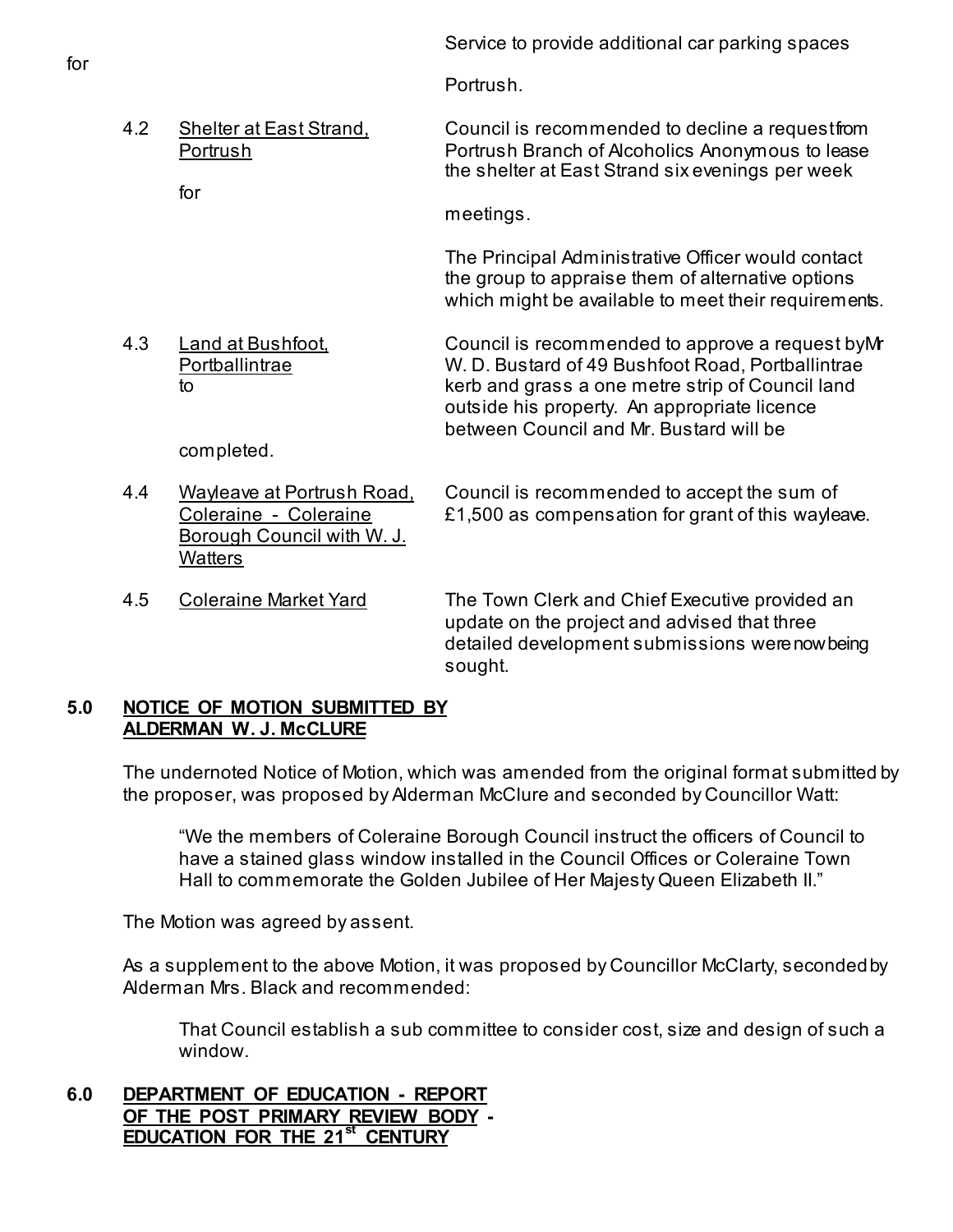The Town Clerk and Chief Executive had met with party group leaders to consider the report of the Post Primary Review Body (previously supplied).

Recommended:

 That Council agree to responses being formulated, either individually or on a party political basis, and forwarded directly to the Review Body.

## **7.0 DEPARTMENT OF THE ENVIRONMENT - NEW CODE OF CONDUCT FOR N.I. DISTRICT COUNCILLORS - CONSULTATION PAPER - APRIL 2002**

 As a New Code of Conduct for Officers had been published and would shortly be received by local authorities, it was recommended:

 That the New Code of Conduct for N.I. District Councillors - Consultation Paper (previously supplied) and the New Code of Conduct for Officers be considered jointly at the next meeting of Committee in June.

#### **8.0 ESTABLISHMENT OF DISTRICT POLICING PARTNERSHIP**

The report of the Town Clerk and Chief Executive was considered (previously supplied).

| 8.1<br>seconded | Size and Composition of the          | It was proposed by Councillor Deans and                                                                                          |
|-----------------|--------------------------------------|----------------------------------------------------------------------------------------------------------------------------------|
|                 | <b>District Policing Partnership</b> | by Councillor McQuillan:                                                                                                         |
|                 |                                      | That the District Policing Partnership consist<br>of seventeen members.                                                          |
|                 |                                      | It was then proposed by Alderman Leonard and<br>seconded by Councillor Mullan:                                                   |
|                 |                                      | That the District Policing Partnership consist<br>of nineteen members.                                                           |
|                 |                                      | On being put to the Meeting, the proposal for<br>seventeen members was carried with fifteen votes<br>for and four votes against. |
|                 |                                      | A full discussion ensued on the proposed size of                                                                                 |
| the<br>for      |                                      | District Policing Partnership during which members<br>of the SDLP indicated their continuing preference                          |
|                 |                                      | a nineteen member Partnership.                                                                                                   |
|                 |                                      | The recommendation to Council was:                                                                                               |
|                 |                                      | That the District Policing Partnership consist<br>of seventeen members.                                                          |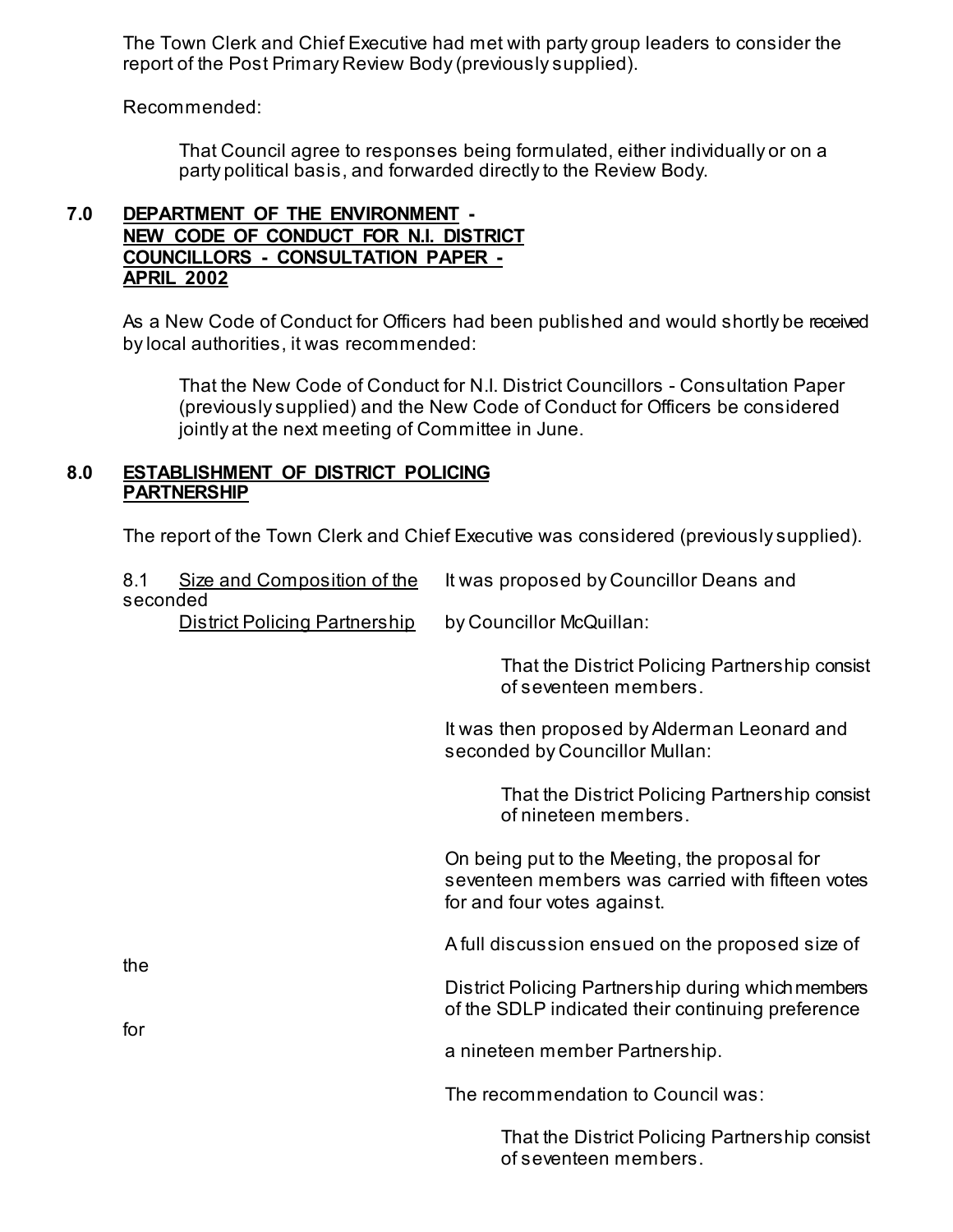| 8.2      | <b>Political Members</b>                     | A District Policing Partnership of seventeen<br>members would include nine political members                                                    |
|----------|----------------------------------------------|-------------------------------------------------------------------------------------------------------------------------------------------------|
| and      |                                              | application of the d'Hondt system, used previously<br>by Council, would, therefore, result in the following<br>proportions of such members:     |
|          |                                              | 5 political members<br>UUP<br>3 political members<br>DUP<br><b>SDLP</b><br>1 political member                                                   |
| 8.3      | Offices of Chairman/<br><b>Vice Chairman</b> | Members noted information, as detailed in the<br>report, on conditions applied to the offices of<br>Chairman and Vice Chairman.                 |
|          |                                              | It was proposed by Alderman McClure and<br>seconded by the Deputy Mayor:                                                                        |
|          | representation.                              | That the post of Chairman be rotated<br>according to the proportion of                                                                          |
|          |                                              | On being put to the Meeting, the proposal received<br>sixteen votes for with no votes against.                                                  |
|          |                                              | The proposal was, therefore, carried and it was<br>recommended:                                                                                 |
|          |                                              | That the post of Chairman be rotated, viz:                                                                                                      |
|          |                                              | UUP - $1^{\text{st}}$ year<br>DUP - $2^{\text{nd}}$ year<br>SDLP - $3^{rd}$ year                                                                |
| 8.4      | <b>General - Disqualification</b>            | Members considered information contained in the<br>report on categories of persons disqualified for<br>membership and noted that this would not |
| preclude |                                              | any member of Council from seeking appointment                                                                                                  |

## **9.0 COLERAINE HARBOUR**

The report of the Town Clerk and Chief Executive was considered (previously supplied).

as an independent member.

| 9.1 | Invitation from Council to | Read letter from the Chairman of the               |  |
|-----|----------------------------|----------------------------------------------------|--|
|     | <b>Coleraine Harbour</b>   | Commissioners, in response to the invitation to    |  |
|     | Commissioners              | address Council, inviting Councillors to a tour of |  |
|     | the.                       |                                                    |  |
|     |                            | .                                                  |  |

Harbour Estate.

 It was confirmed that the proposed development at Cushowen, which had been one of the main issues of interest to Council, had been approved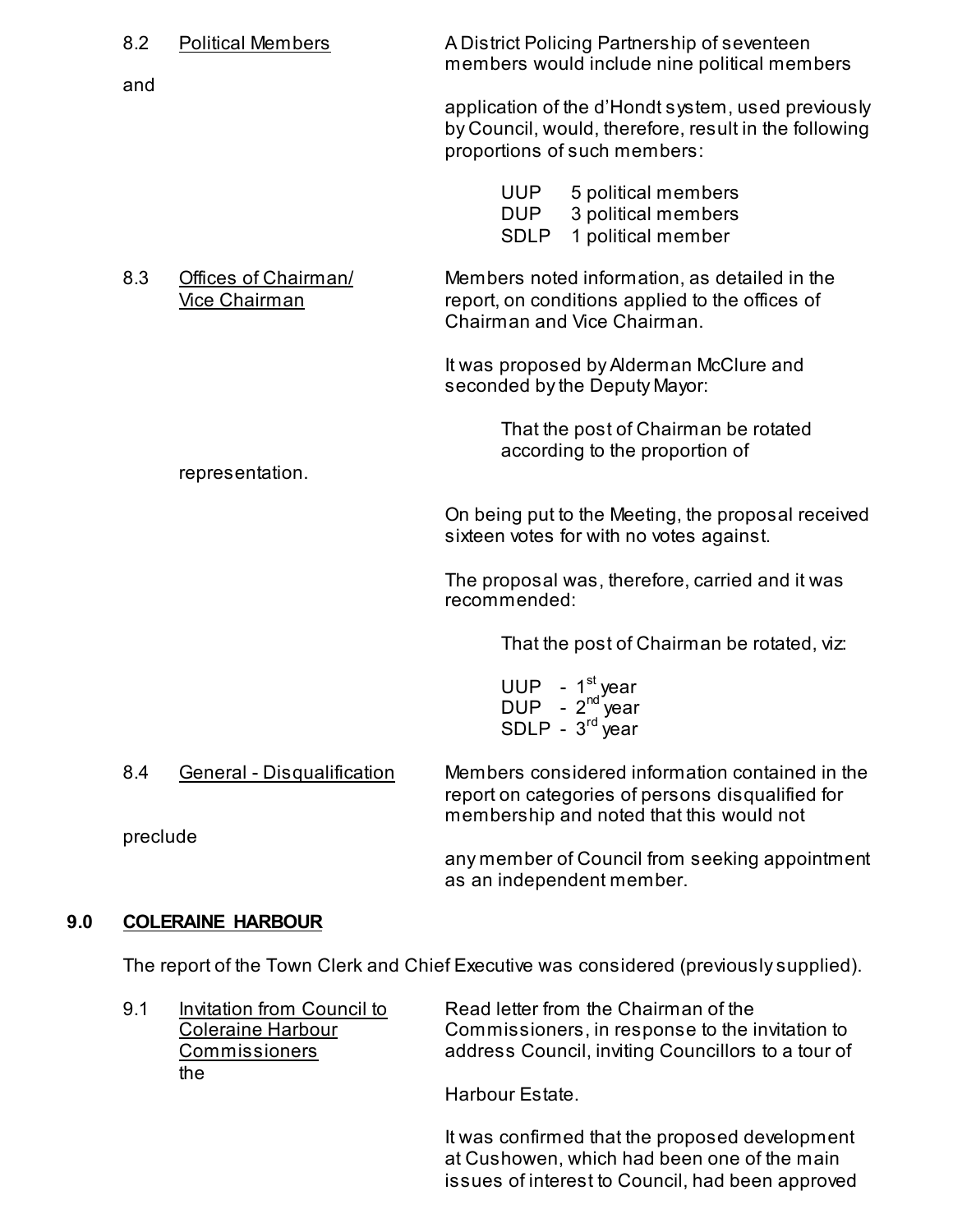|         |                                                                             | at the last meeting of the Harbour Commissioners.                                                                                                                                                                                      |
|---------|-----------------------------------------------------------------------------|----------------------------------------------------------------------------------------------------------------------------------------------------------------------------------------------------------------------------------------|
|         |                                                                             | Lengthy discussion ensued on the need for an                                                                                                                                                                                           |
| open    |                                                                             | and transparent approach to decision making. It<br>was then proposed by Councillor Watt and<br>seconded by Councillor King:                                                                                                            |
|         |                                                                             | <b>That Council accept Coleraine Harbour</b><br>Commissioners' invitation to a tour of the<br>Harbour Estate.                                                                                                                          |
|         |                                                                             | A further amendment was proposed by the Mayor<br>and seconded by Councillor McLaughlin:<br>That Council decline the tour and reiterate<br>its original invitation to the Commissioners.                                                |
| Council |                                                                             | Following further discussion the Town Clerk and<br>Chief Executive suggested that members of                                                                                                                                           |
|         |                                                                             | agree to a tour of the Harbour Estate followed by a<br>presentation to Committee by the Harbour<br>Commissioners.                                                                                                                      |
|         |                                                                             | On being put to the Meeting, the proposal<br>received twelve votes for and six votes against.                                                                                                                                          |
|         |                                                                             | It was, therefore, recommended:                                                                                                                                                                                                        |
|         |                                                                             | That Council agree a tour of the Harbour<br>Estate prior to the next meeting of the Policy<br>and Development Committee followed by a<br>presentation by representatives of the<br>Harbour Commission at that meeting of<br>Committee. |
| 9.2     | Legislative Proposals                                                       | Recommended:                                                                                                                                                                                                                           |
|         |                                                                             | That in order to assist in formulating a<br>Council response, representatives of the<br>Department for Regional Development be<br>invited to the June meeting of Committee to<br>discuss the proposed legislation.                     |
| 9.3     | <b>Replacement of Vacancies</b><br>due to occur at November<br><u> 2002</u> | It was proposed by Councillor Mrs. Johnston and<br>seconded by Councillor King:                                                                                                                                                        |
|         |                                                                             | That the forthcoming vacancies be filled in<br>the proportion of three councillors and three<br>others, as at present.                                                                                                                 |
|         |                                                                             | It was further proposed, as an amendment, by<br>Alderman McClure, seconded by Councillor Deans                                                                                                                                         |

and carried by five votes to none: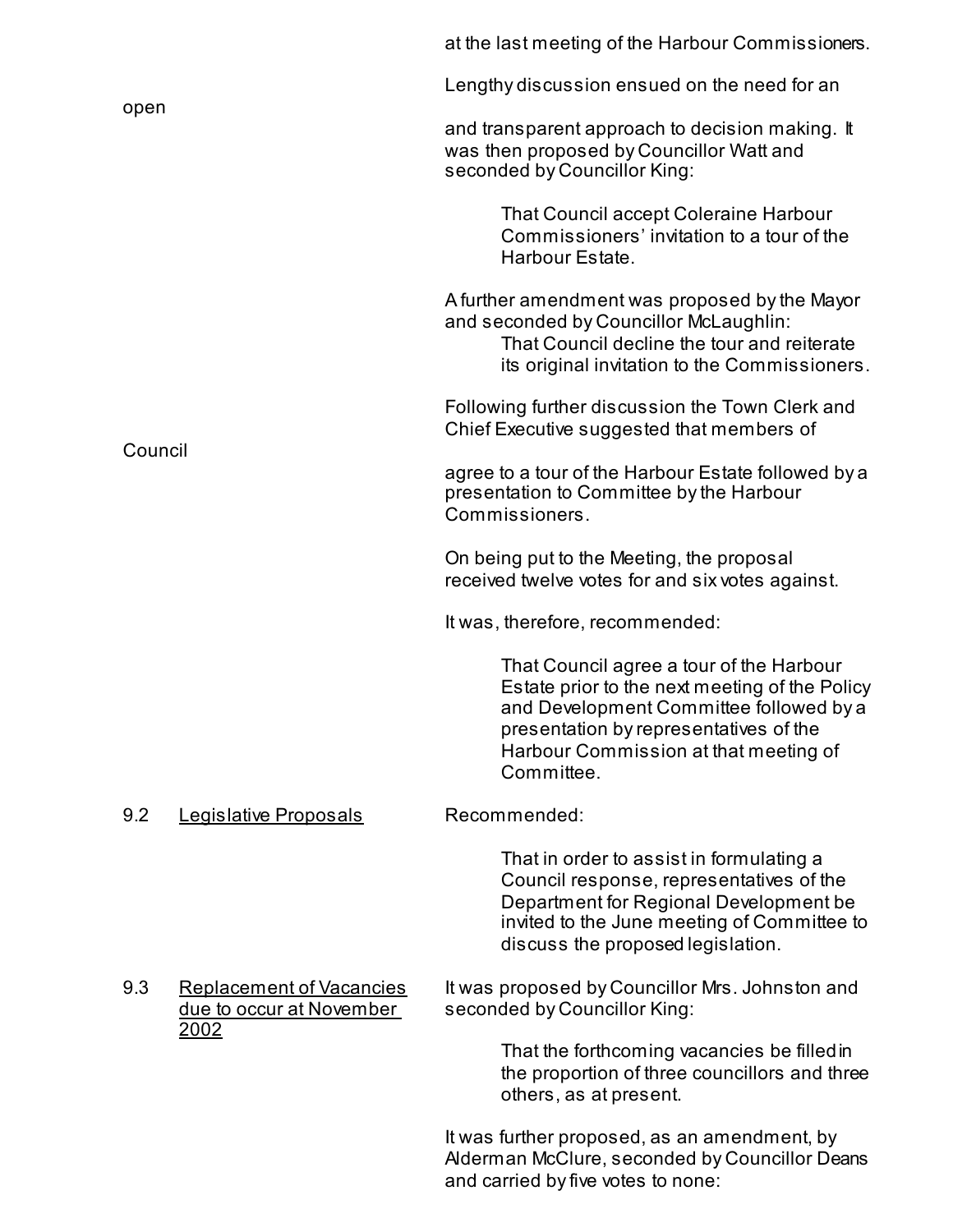That the decision on vacancies be

to the meeting of Council on  $28<sup>th</sup>$  May, 2002.

## **10.0 THE NATIONAL ASSOCIATION OF COUNCILLORS - NORTHERN IRELAND REGION - CONFERENCES**

- (a) Annual General Meeting Confederation of European Councillors  $26^{th}$   $30^{th}$ September, 2002 - Slovakia
- (b) Regenerating Our Towns and Rural Communities  $7<sup>th</sup>$   $9<sup>th</sup>$  June, 2002 Cwmbran

 Members' attention was drawn to the above events and discussion ensued on the interpretation of Council's policy on individual attendance at major conferences.

## Members

 commented on the need for some flexibility when considering attendance at additional conferences where significant, measurable benefit could be identified.

## **11.0 VISIT TO BBC - 29th MAY, 2002**

Members identified several issues for discussion with BBC representatives.

A short briefing paper for members would be prepared.

## **12.0 DOE ROADS SERVICE**

 Read letter from the DoE Roads Service advising the appointment of Dr. Andrew Murray as the new Divisional Roads Manager, Northern Division.

Noted.

## **13.0 POLICE RAMBLES SCHEME**

Read letter from NILGA advising that the Police Rambles Scheme was being discontinued.

 The Town Clerk and Chief Executive would reply to NILGA stressing the value of such a scheme operating within the community and that Council would be totally opposed to the Rambles Scheme being discontinued.

## **14.0 RATE COLLECTION AGENCY**

Tabled:

Corporate and Business Plan 2002 - 2005

## **15.0 FIRE AUTHORITY FOR NORTHERN IRELAND**

Tabled:

Annual Report and Financial Statements 2000 - 2001

## **16.0 UNIVERSITY OF ULSTER**